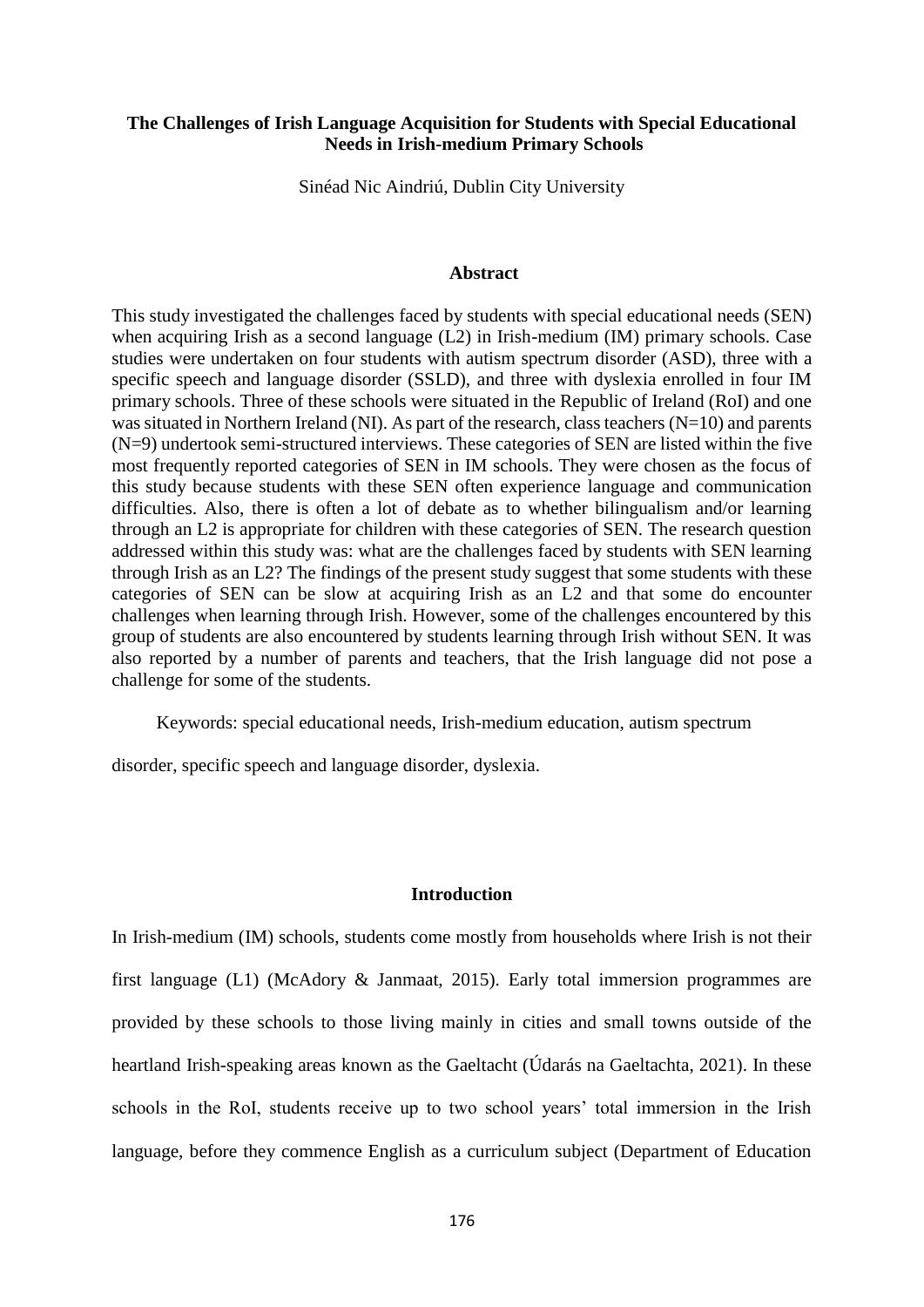and Skills (DES), 2019). In IM schools in Northern Ireland (NI), students receive up to three years' total immersion in the Irish language before they engage with the English curriculum in Key Stage 1, Year 3/4, age 6-8 years old (Ó Duibhir et al., 2015). At the time of the present study (academic school year 2017/2018), there were 180 IM primary schools throughout the island of Ireland (Gaeloideachas Teoranta, 2017). Most of these schools (N=145) and students were situated in the RoI. There were 35 schools in NI, of these 28 were stand-alone schools and seven were Irish language units attached to English-medium host schools (Department of Education, 2021). In these units the curriculum is delivered through the medium of Irish even though they are under the governance of an English-medium host school.

The outcomes for students in Irish immersion education are positive overall (Parsons & Lyddy, 2009a, 2009b; Shiel et al., 2011; Strickland & Hickey, 2016). Recent studies have shown that students in these schools perform as well as or better than their English-medium, mainstream counterparts in the curriculum areas of English and mathematics (Shiel et al., 2011). However, little research exists in relation to the outcomes of this form of education for students with special educational needs (SEN) or the challenges that they face when accessing the curriculum in these schools. In order to address the gap in this area, this study investigated the challenges of Irish language acquisition for students with SEN in IM schools. This was done using case study research as outlined further in the methodology section below. Within this article an overview of IM education and SEN will be presented along with a discussion on the international research surrounding bilingualism for children with ASD, SSLD, and dyslexia. Following this, the research methodology and method of data analysis will be presented. The findings of this study are then presented using the following themes: the challenges of Irish language acquisition for children with ASD, the challenges of Irish language acquisition for children with SSLD, and the challenges of Irish language acquisition for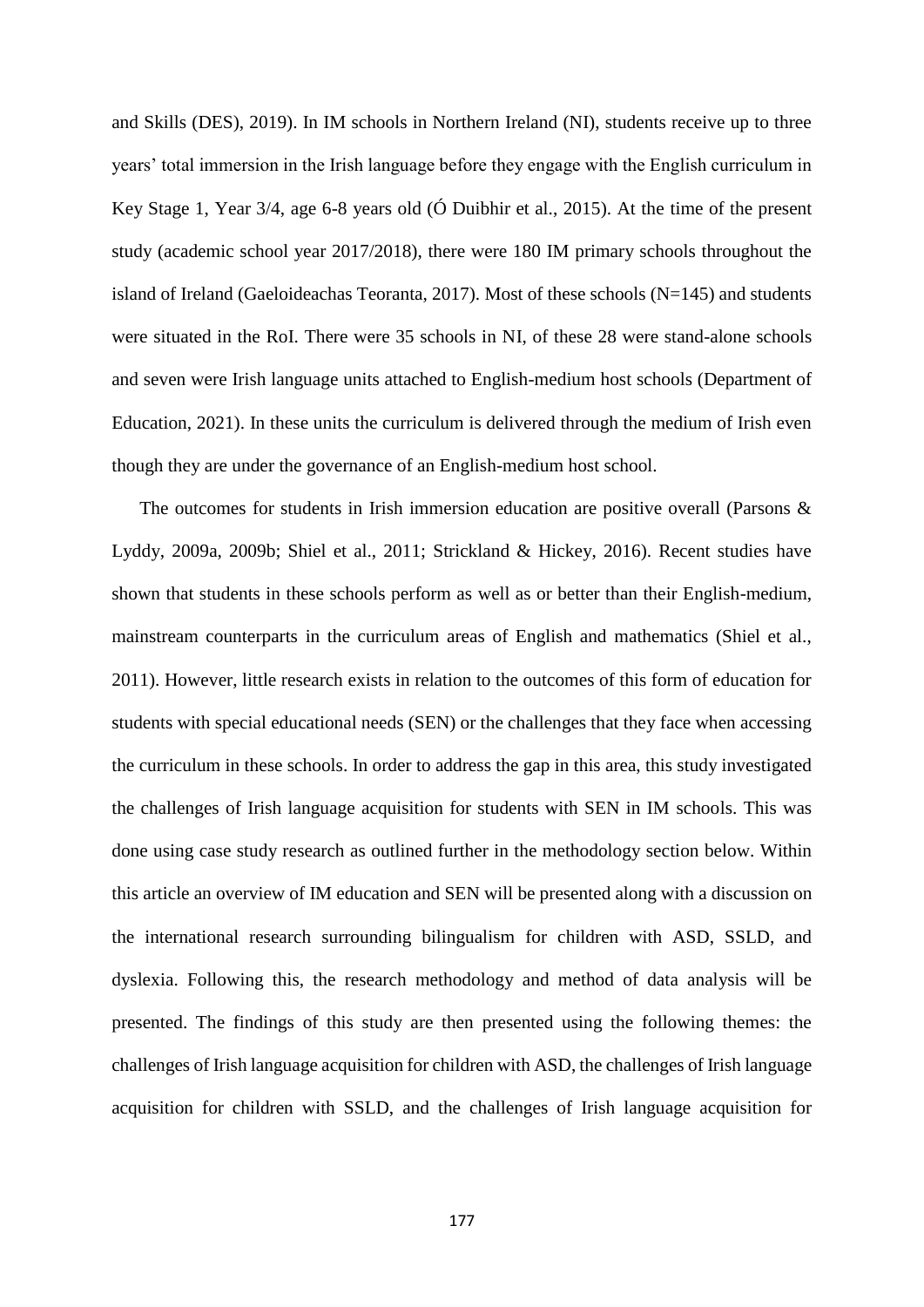students with dyslexia. In the concluding section, there is a discussion on the implications of these findings for teaching and learning in IM schools.

# **Students with SEN in IM Schools**

It has been estimated that 9.4% of students in primary IM schools in the RoI present with a diagnosis of SEN (Nic Aindriú et al., 2020a). Dyslexia is reported to be the most prevalent category of SEN in these schools (Barrett et al., 2020; Nic Aindriú et al., 2020a; Nic Gabhann, 2008). The other most frequently reported categories of SEN are; dyspraxia, autism spectrum disorder, emotional and behavioural difficulties, specific speech and language disorder (Barrett et al., 2020; Nic Aindriú et al., 2020a). This study will focus on students with dyslexia, ASD, and SSLD. A more detailed discussion on immersion education and bilingualism for children with these categories of SEN is provided below. A dearth of research exists on the Irish language proficiency of these students with SEN who are enrolled in an IM primary school (Nic Aindriú et al., 2020a; Nic Aindriú et al., 2021). Barrett (2016, p. 22), investigated teachers' perceptions of the challenges that students with SEN experience in IM schools. Within this study, half of teachers (46.9%, N=59) felt that students found verbal expression through Irish difficult. Almost a third (32.8%) reported that students can become confused between Irish and English. This confusion between languages has also been reported in the early stages of L2 acquisition for bilingual children without SEN (Byers-Heinlein & Lew-Williams, 2013). Almost 40% of respondents claimed that students had difficulty accessing the curriculum through Irish. However, it is important to note that some research has shown that there are advantages of this form of education for students with SEN (Barrett, 2016; Nic Aindriú, 2021b; Nic Aindriú et al., 2020b). The advantages that were referred to were: bilingualism, benefits for third language acquisition, benefits in terms of working memory, academic advantages for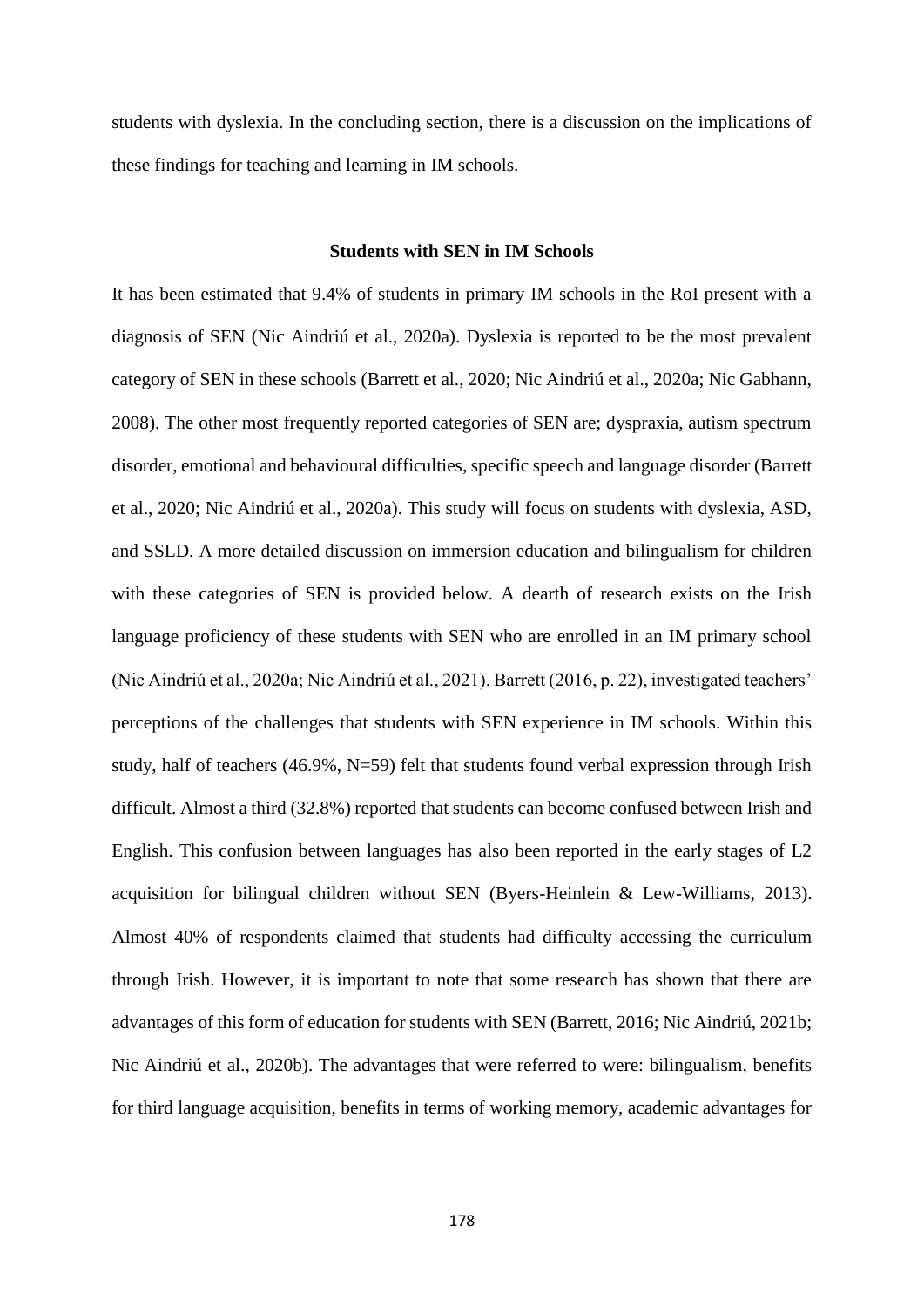post-primary school, and a sense of pride in the Irish language (Barrett, 2016, p. 22, Nic Aindriú, 2021b, Nic Aindriú et al., 2020b).

#### **Autism Spectrum Disorder and Bilingualism**

ASD is a continuum of developmental disorders that can range from mild to severe (Lauritsen, 2013). Deficits and impairments in the social and communicative abilities are often a characteristic of this disorder, along with repetitive behaviours, narrow restricted interests, and difficulties initiating and sustaining relationships (Centre for Disease Control and Prevention, 2017). Language delays may be apparent through difficulties in using and interpreting language; pragmatics, expressions, metaphors, and conversational rules (Howlin et al., 2014). Some people with ASD display oppositional behaviour, which can be presented as being disobedient, hostile, or defiant (Mandy et al., 2014). Research findings suggest that children with ASD can become bilingual and that this does not cause additional language delays or have a negative impact on their L1 development (Dai et al., 2018; Gonzalez-Barrero & Nadig, 2018; Hambly & Fombonne, 2014; Ohashi et al., 2012, Valicenti-McDermott et al., 2013). No difference has been found in the cognitive functions, receptive language skills, expressive language skills, number of words, presence of word combinations, or the autistic features of simultaneous/sequential bilinguals and monolingual children with ASD (Hambly & Fombonne, 2014, Ohashi et al., 2012; Valicenti-McDermott et al., 2013). Furthermore, it has been suggested that these children reach early language milestones at the same rate as their monolingual counterparts (Hambly & Fombonne, 2014).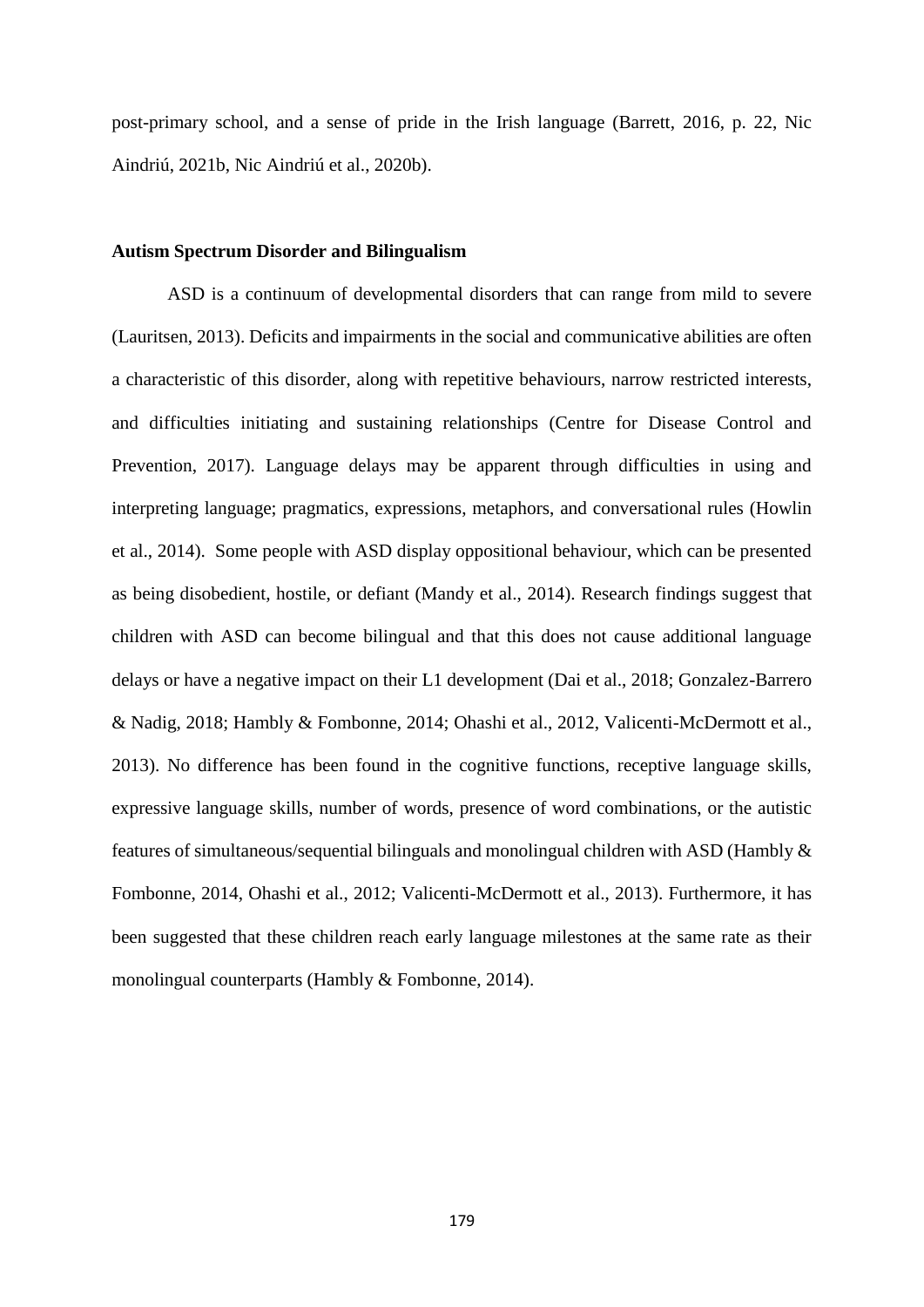### **Specific Speech and Language Disorder (SSLD) and Bilingualism**

Students who present with SSLD experience severe difficulties understanding or expressing themselves through the medium of spoken language, even though their non-verbal ability is in the average band or higher (SERC, 1993, pp. 91-92). They can have difficulties with their receptive language skills, expressive language skills, both of these areas, or the use of speech when interacting with other people (DES, 2007; SERC, 1993, pp. 91-92). The difficulties that they experience in these areas are not attributable to defective hearing, emotional/behavioural disorder, or a physical condition (SERC, 1993, pp. 91-92). There are many different terms used to describe the difficulties outlined above, such as, development language delay and language impairment. The term specific language impairment (SLI) is most frequently used in international literature and therefore will be used in this literature review. Similar to SSLD, SLI is defined as a communication disorder that can affect a student's expressive and receptive skills, such as, speaking, listening, reading and writing, that can persist into adulthood (Leonard, 2014). As students with SLI attending Irish immersion education are mostly sequential bilinguals, the research based on sequential bilinguals is discussed in this section. When this cohort with SLI is compared to monolinguals with or without SLI, their language impairments are identifiable regardless of the language (L1/L2) that they are tested in, the language outcome measures used, and at which age they were tested (Blom & Paradis, 2013, 2015; Kay-Raining Bird et al., 2016). Research findings suggest that sequential bilinguals with SLI can acquire proficiency in an L2. However, it may take them a longer period of time to reach similar levels of ability in their L2 compared to their monolingual SLI peers speaking only the L2 (Verhoeven et al., 2012). This may be because they make less efficient use of their L1 knowledge when learning an L2, when compared to their peers without SLI, and that they need a longer period of L2 exposure to attain the same levels of proficiency (Blom & Paradis, 2015). Research in relation to the suitability of immersion education for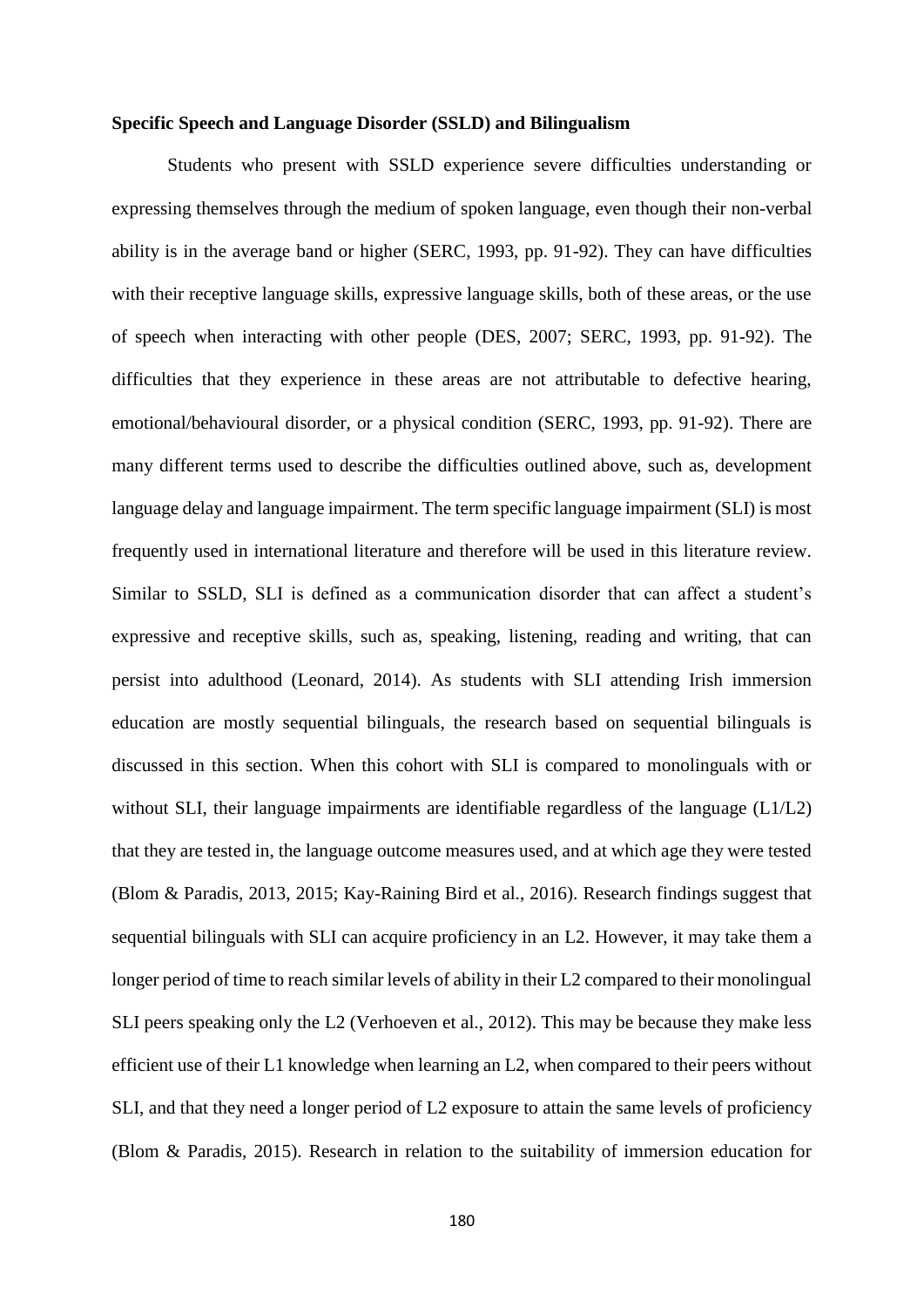children with poor L1 skills is limited and dated (Bruck, 1978, 1982). Bruck (1978) investigated the L1/L2 skills, cognitive development, and school achievement of Canadian French immersion students with language impairments from Kindergarten to Grade 3. It was found that by Grade 3, they had scored comparably to their monolingual peers with the same difficulties on the assessments undertaken. Furthermore, it was found that they had higher levels of L2 proficiency than the monolingual group who received only conventional L2 instruction.

# **Dyslexia and Bilingualism**

Dyslexia is a specific learning difficulty in which children and adults experience difficulties in reading, writing, and spelling even though they have had the opportunity to access appropriate teaching and learning (Snowling et al., 2020). Children with dyslexia experience cognitive difficulties in the areas of phonological processing which is of importance for those learning how to read due to the grapheme- phoneme alphabetic correspondence (Snowling et al., 2020). Retrieving information from working memory and the ability to retrieve information from their long-term memory at speed can be a difficulty for students with dyslexia. The difficulties they experience can range from mild to severe. They may experience difficulties in numeracy and have co-morbid conditions, such as Attention Deficit Disorder. Research has found that students with dyslexia who learn to read in a transparent orthography often find it easier then to learn to read in English as an L2 (Siegel, 2016). When compared to English, the Irish language orthography is reasonably regular and transparent (Hickey  $\&$ Stenson, 2011). Studies have been conducted on children with Dutch (van de Leij & Morfidi, 2006), Chinese (Chung & Ho, 2010), Italian (Bonifacci et al., 2017), and Norwegian (Helland & Kaasa, 2005) as their L1, and English as their L2. The findings of these studies suggest that children with reading impairments in their L1 experience the same level of reading impairment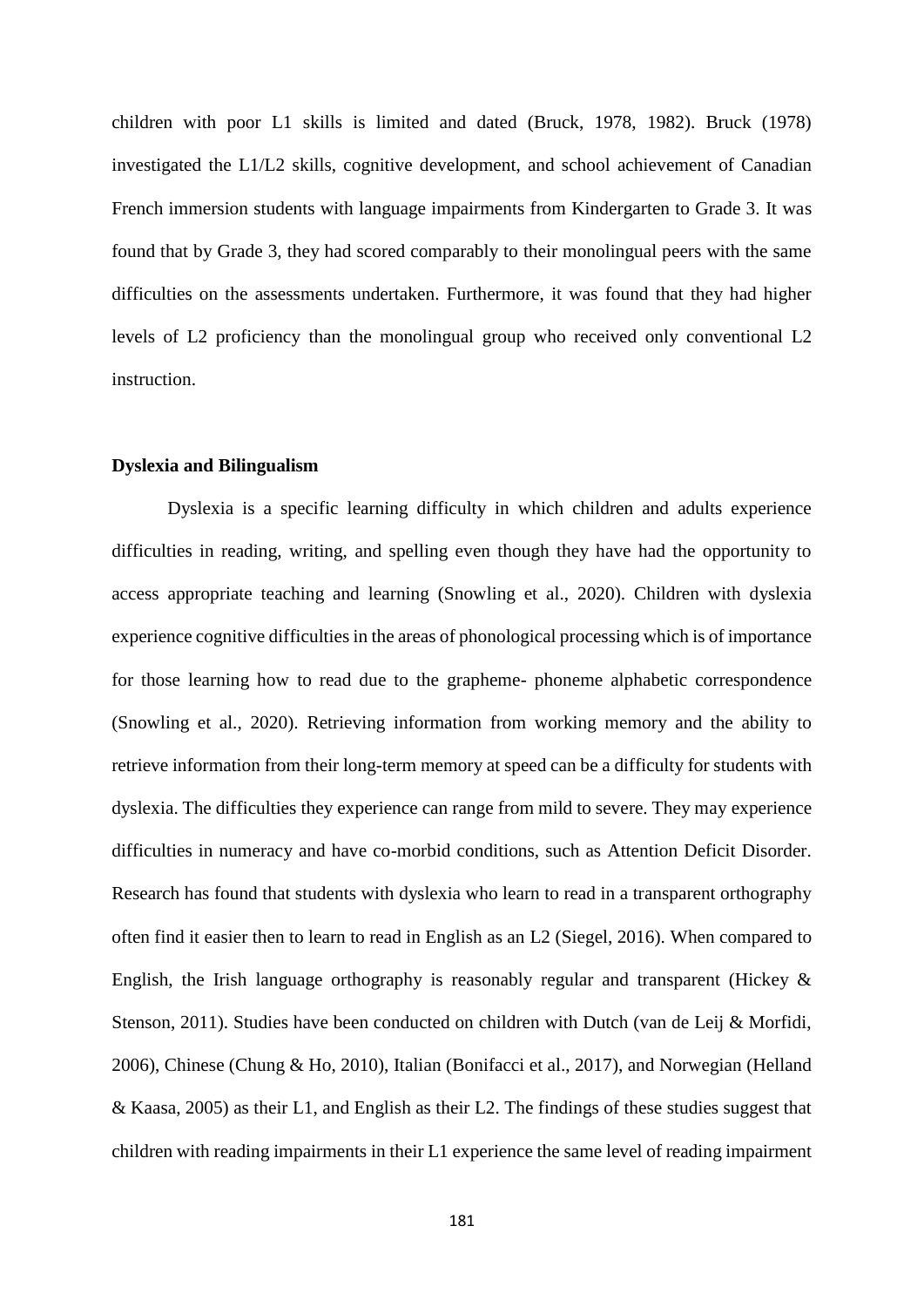in their L2. The limited research available on the suitability of immersion education for children with reading difficulties suggests that bilingual students with reading difficulties can perform as well as their monolingual peers in reading assessments (Erdos et al., 2014; Genesee & Geva, 2006).

### **Method**

Case study research allows for the collection of multiple perspectives using semistructured interviews (Yin, 2018). The findings of this study are from the second stage of a mixed methods doctoral study (Andrews, 2020). In the first stage of the doctoral research, a randomised stratified sample of IM primary schools (20%, N=29) completed an anonymous online survey on the prevalence and types of SEN in IM schools (Nic Aindriú, Ó Duibhir, & Travers, 2020a) and the assessment methods used in these schools to identify students with SEN (Nic Aindriú, Ó Duibhir, & Travers, 2021). At the end of the survey, schools were asked whether they were interested in participating in the case study research. Four schools were selected using convenience sampling, based on their geographical location, size, and willingness to take part. Ethical approval was granted for this study from the Research Ethics Committee in Dublin City University (DCUREC/2017/162). Informed consent was obtained from the Board of Management of each school before commencing the research. Participants in the study were given plain language statements informing them about the study and they gave informed consent before undertaking an interview. The interviews were recorded and transcribed verbatim with their permission. There were two different interview schedules used in this study, one for parents and one for teachers, however, you will see in Table 1 that there are some similarities in the questions asked to both groups. Interviews with the class teachers (N=10) and two of the parents were undertaken through the medium of Irish. The interviews with the remaining parents  $(n=7)$  were undertaken through the medium of English. Where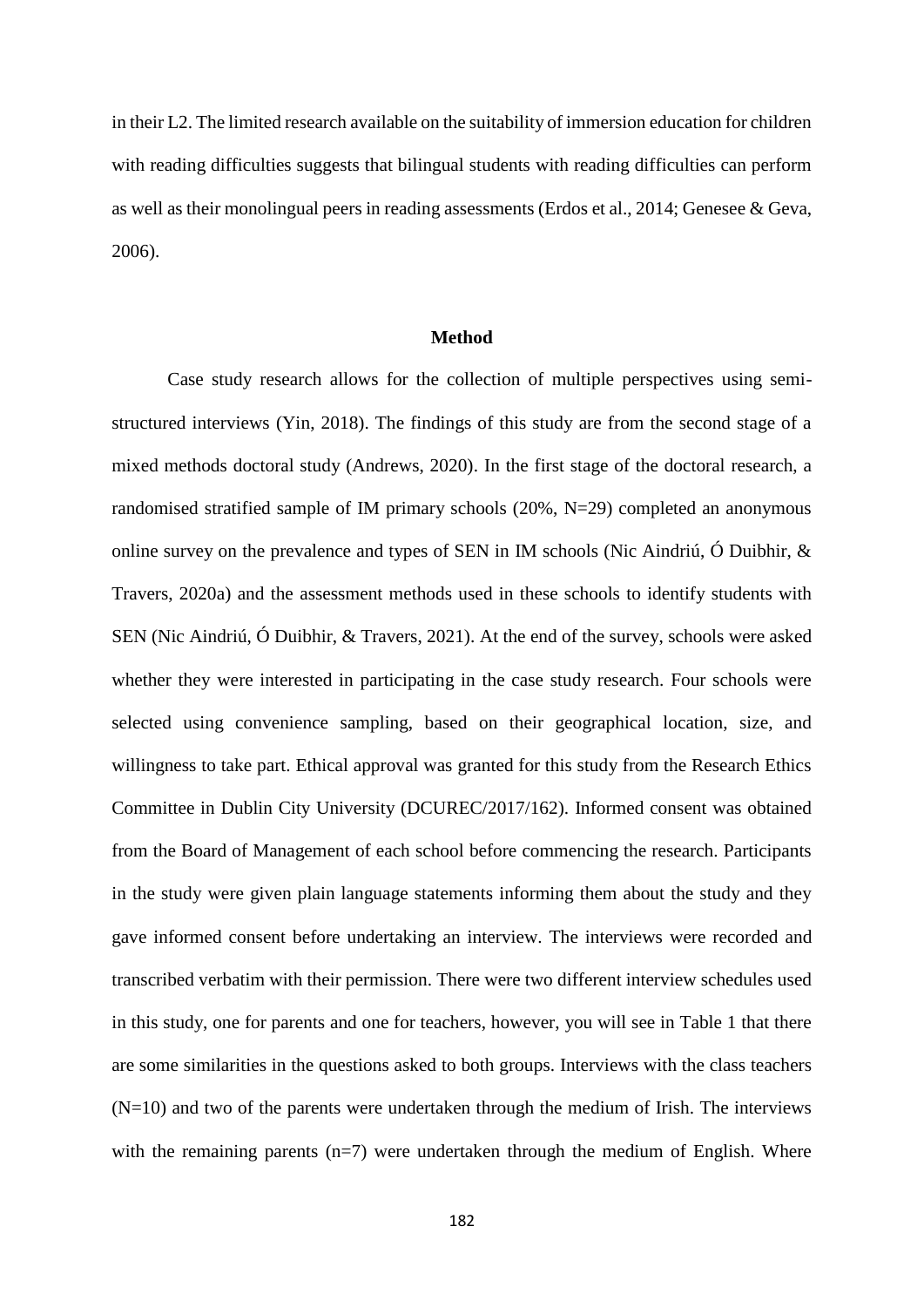direct quotes are provided in this paper from the interviews undertaken through Irish, an English translation is also provided.

# **Table 1**

*A sample of Questions Used in this study for Interviews with Parents and Teachers*

| <b>Interview Schedule for Parents</b>                                                                                                                                                                                                                                                                                                                                                                                   | <b>Interview Schedule for Teachers</b>                                                                                                                                                                   |  |  |  |
|-------------------------------------------------------------------------------------------------------------------------------------------------------------------------------------------------------------------------------------------------------------------------------------------------------------------------------------------------------------------------------------------------------------------------|----------------------------------------------------------------------------------------------------------------------------------------------------------------------------------------------------------|--|--|--|
| What does your child find hard about<br>learning through Irish?<br>Do you think that he/she would have<br>$\blacksquare$<br>these difficulties if learning through<br>English?<br>Can you list the three greatest<br>$\sim$<br>challenges you face as a parent of a<br>child with SEN being educated<br>through Irish, if any?<br>What supports might help your child<br>$\blacksquare$<br>when learning through Irish? | What do children with SEN find hard<br>$\sim$<br>about learning through Irish?<br>Can you suggest any additional<br>supports that would help pupils with<br>SEN learning through the medium of<br>Irish? |  |  |  |
|                                                                                                                                                                                                                                                                                                                                                                                                                         |                                                                                                                                                                                                          |  |  |  |

### **Data Analysis**

The interviews were analysed using Braun and Clarke's (2006) six step framework of thematic analysis. This method was chosen as it allowed for the analysis of data in terms of examining the perspectives of both teachers and parents and highlighting the similarities and differences between their responses (Braun & Clarke, 2006). It also enabled the researcher to identify patterns and themes within the qualitative data while addressing the research questions (Braun & Clarke, 2006). The data gathered was analysed on a semantic level, where what the participant said was analysed for 'surface meaning' and on a latent level, where ideas, assumptions, and ideologies were identified and examined (Braun & Clarke, 2006, p. 84). In the first stage, data familiarisation, the interviews were transcribed verbatim. They were then read and re-read to ensure familiarisation. Notes were taken using a research journal of early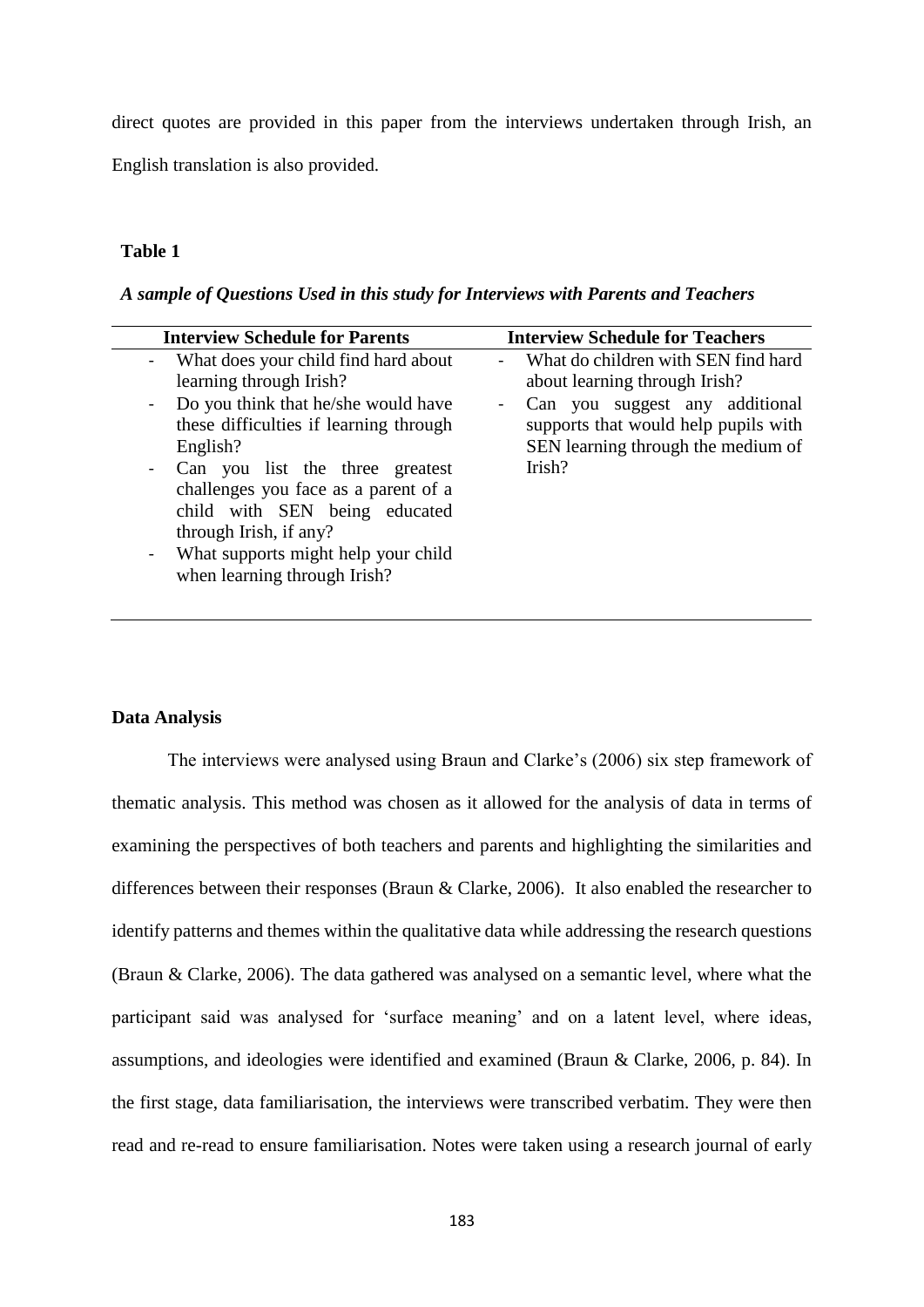impressions and emerging themes (Braun & Clarke, 2006). The transcribed interviews were then imported into Nvivo for data management purposes (QSR international PTY Ltd, 2018). Open coding or the generation of initial codes occurred in the second stage. Definitions were constructed for each open code. During this process the researcher read through each transcript, applied codes, compared codes, modified existing codes and generated new codes. In the third stage, the themes that were generated in the second phase were analysed further and reconstructed into sub-categories, or broader themes (Braun & Clarke, 2006). This allowed for a more in-depth understanding of the data, as it was analysed for divergent views, attitudes, beliefs, behaviours, and negative cases. Stage four involved reviewing these themes further. In stage five themes were defined, codes were consolidated into more abstract, philosophical, and literature-based themes. This created a final framework of themes for analysis and allowed for the exploration of inter-relatedness for the purpose of reporting findings. In stage six, the analytical memos that were written by the researcher throughout all the above stages were analysed. Data analysis validation involved testing, validating, and revising the analytical memos taken.

# **Participant Profiles**

In total, four students with Autism Spectrum Disorder (ASD), four with dyslexia, and three with Specific Speech and Language Disorders (SSLD) were included in the case studies. These students were enrolled in four mainstream IM schools (3 in the RoI and 1 in NI). The age range of the students with a diagnosis of SEN included in this study was from 4 to 12 years old. These students were from a range of classes from Junior Infants  $(4-5$  years old) to  $6<sup>th</sup>$  Class (11-12 years old). The profiles of these students are further outlined in Table 2 in terms of their class level, home language, where their SEN was identified, when it was diagnosed, and the location of their school. For each student, the class teacher and their parent were interviewed,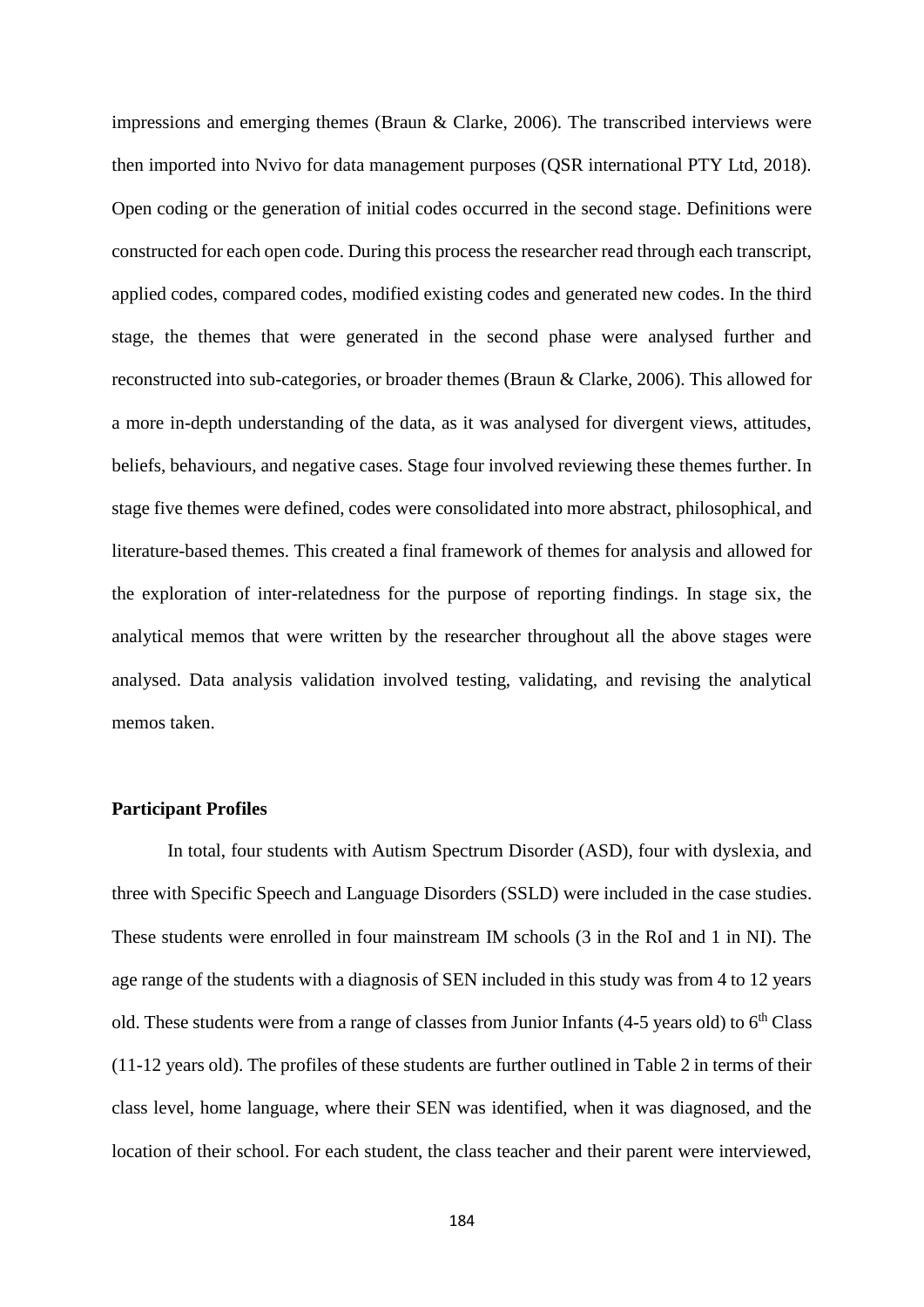with the exception of students 5 and 10 whose parents were unavailable for the interview at the time of the study. Also, two of the students in school B (dyslexia/ASD) had the same class teacher.

# **Table 2**

| The Profiles of the Students Participating in the Case Studies |  |  |  |
|----------------------------------------------------------------|--|--|--|
|----------------------------------------------------------------|--|--|--|

|                                  | <b>Class Level</b>            | Home     | <b>SEN</b>        | <b>Formal</b>             | Level<br><b>Class</b> | <b>Location</b><br><b>of</b> |
|----------------------------------|-------------------------------|----------|-------------------|---------------------------|-----------------------|------------------------------|
|                                  |                               | Language | <b>Identified</b> | Assessment                | which<br>at           | <b>School</b>                |
|                                  |                               |          |                   |                           | <b>Diagnosed</b>      |                              |
| <b>Student 1:</b>                | 4 <sup>th</sup> Class         | English  | IM                | Privately                 | 2 <sup>nd</sup> Class | RoI                          |
| <b>ASD</b>                       | $(9-10$ years                 |          | primary           |                           | $(7-8$ years          |                              |
| (School B)                       | old)                          |          | school            |                           | old)                  |                              |
| <b>Student 2:</b>                | 3 <sup>rd</sup> Class         | English  | IM                | Publicly                  | Junior                | RoI                          |
| <b>ASD</b>                       | (8-9 years old)               |          | preschool         | (local health             | <b>Infants</b>        |                              |
| (School C)                       |                               |          |                   | board)                    | $(4-5$ years          |                              |
|                                  |                               |          |                   |                           | old)                  |                              |
| <b>Student 3:</b>                | 6 <sup>th</sup> Class         | English  | IM                | Privately                 | <b>IM Preschool</b>   | RoI                          |
| <b>ASD</b>                       | $(11-12 \text{ years})$       |          | preschool         |                           | $(3-4)$ years         |                              |
| (School C)                       | old)                          |          |                   |                           | old)                  |                              |
| <b>Student 4:</b>                | 3 <sup>rd</sup> Class         | English  | IM                | School                    | Junior                | $\overline{\text{NI}}$       |
| <b>ASD</b>                       | $(8-9$ years                  |          | preschool         |                           | <b>Infants</b>        |                              |
| (School D)                       | old)                          |          |                   |                           | $(4-5$ years          |                              |
|                                  |                               |          |                   |                           | old)                  |                              |
| <b>Student 5:</b>                | $\overline{5^{th}$ Class      | English  | IM                | School                    | Unknown               | RoI                          |
| <b>Dyslexia</b>                  | $(10-11$ years                |          | primary           |                           |                       |                              |
| (School A)                       | old)                          |          | school            |                           |                       |                              |
| Student 6:                       | 4 <sup>th</sup> Class         | English  | IM                | Privately                 | 2 <sup>nd</sup> Class | RoI                          |
| <b>Dyslexia</b>                  | $(9-10$ years                 |          | primary           |                           | $(7-8$ years          |                              |
| (School B)                       | old)                          |          | school            |                           | old)                  |                              |
| <b>Student 7:</b>                | 4 <sup>th</sup> Class         | English  | IM primary        | School                    | 3rd Class             | RoI                          |
| <b>Dyslexia</b>                  | $(9-10 \text{ years})$        |          | school            |                           | $(8-9)$ years         |                              |
| (School C)                       | old)                          |          |                   |                           | old)                  |                              |
| <b>Student 8:</b>                | 5 <sup>th</sup> Class         | Irish    | IM primary        | School                    | 3 <sup>rd</sup> Class | NI                           |
| <b>Dyslexia</b>                  | $(10-11$ years                |          | school            |                           | $(8-9 \text{ years})$ |                              |
| (School D)                       | old)<br>2 <sup>nd</sup> Class |          | Before            |                           | old)                  |                              |
| <b>Student 9:</b><br><b>SSLD</b> |                               | English  |                   | Publicly<br>(local health | <b>Before</b>         | RoI                          |
|                                  | (7-8 years<br>old)            |          | school age        | board)                    | primary IM<br>school  |                              |
| (School A)                       |                               |          |                   |                           |                       |                              |
|                                  |                               |          |                   |                           | (before age<br>4)     |                              |
| <b>Student</b>                   | Senior Infants                | English  | <b>Before</b>     | Publicly                  | <b>Before</b>         | RoI                          |
| 10: SSLD                         | $(5-6$ years                  |          | school age        | (local health             | primary IM            |                              |
| (School C)                       | old)                          |          |                   | board)                    | school                |                              |
| <b>Student</b>                   | Senior Infants                | Irish/   | <b>Before</b>     | Publicly                  | <b>Before</b>         | NI                           |
| 11: SSLD                         |                               | English  | school age        | (local health             | primary               |                              |
| (School D)                       |                               |          |                   | board)                    | school                |                              |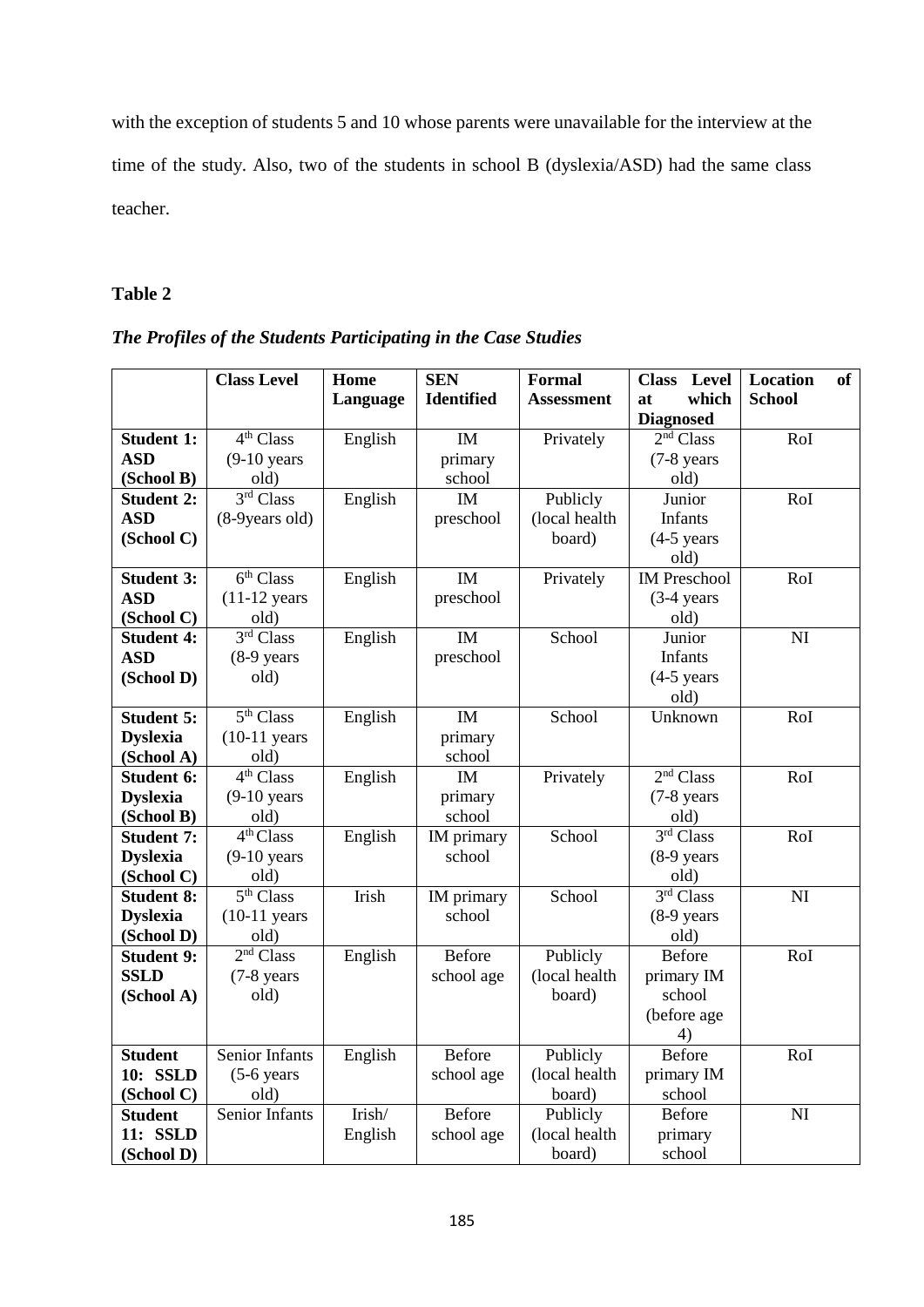# **Results**

### **The Challenge of Irish Language Acquisition For Students with ASD**

For those attending IM schools with ASD, two class teachers (N=4) and two parents (N=4) referred to the fact that students with ASD can sometimes be slower at understanding and speaking Irish as an L2. The children of the two parents who commented on this had speech and language difficulties whilst the other two children with ASD in this cohort did not have speech and language difficulties. The parents and teachers who referred to this challenge discussed how Irish (as an L2) has had an impact on these students' ability to interact in the class and access the curriculum content.

Uaireanta bíonn siad beagánín níos moille ag labhairt na Gaeilge, nó beagánín níos moille ag tuiscint an teanga. (Class Teacher of Student 2, ASD, School C)

Sometimes they are a bit slower at speaking the Irish language, or a bit slower at understanding the language.

The difficulties that these students with ASD experienced with the Irish language were explained further by one of the teachers (Class Teacher of Student 3, ASD, School C).

Nuair a éiríonn siad faoi bhrú, nó má tá frustrachas orthu chailleann siad an teanga Gaeilge más é an Bhéarla an mháthairtheanga atá acu.

When they are under pressure or frustrated, they lose the Irish language if English is their mother tongue.

However, this teacher discussed that the challenges that students with ASD face in terms of

Irish language acquisition are often similar to those learning Irish without an SEN, for example,

grammar and syntax.

Cosúil le an-chuid páiste, an syntax den abairt, go meascann siad suas é Like a lot of other children, the syntax of the sentence, they mix that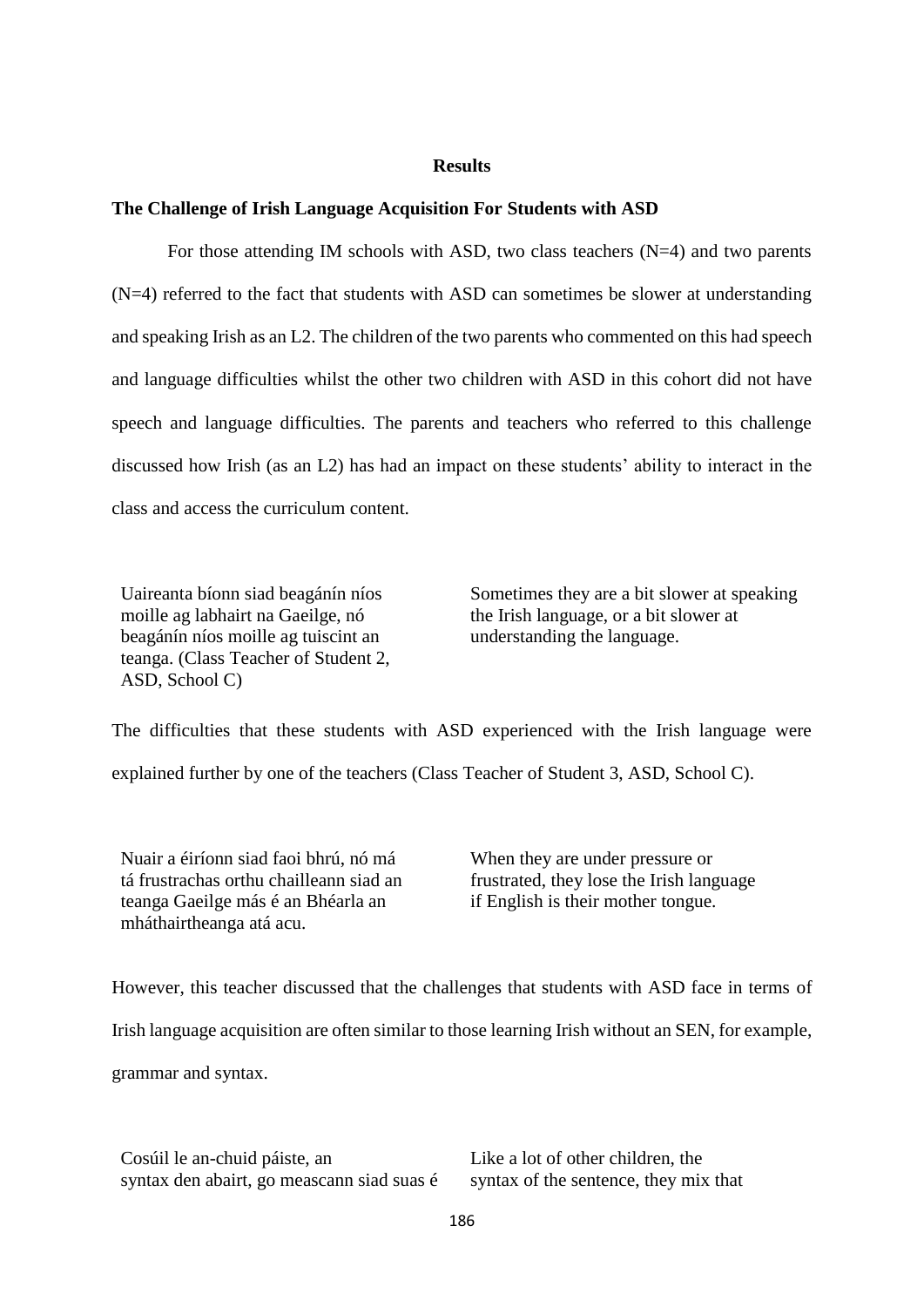go minic agus ceapaim go bhfeiceann tú é sin píosa beag níos mó.

up regularly and I think that you see that a little bit more.

Two of the parents (N=4) spoke about how their child's oppositional behaviour impacted on their Irish language development. Due to the fact that oppositional behaviours are common in children with ASD it is not surprising that their ability to acquire an L2 can be impacted by this characteristic of their diagnosis (Mandy et al., 2014).

I don't know if he finds it hard, but he just refuses to, because... I don't know if it's because he feels it's being pushed on him, or because everything he says as Béarla, (in English) and they repeat as Gaeilge (in Irish). (Parent of Student 2, ASD, School C)

The second parent also gave a practical example of how oppositional behaviour has influenced their child's participation in school life.

He just refused to do the ceili<sup>1</sup> in front of the whole school and just point blank refused. (Parent of Student 1, ASD, School B)

However, in contrast, three of the parents of the students with ASD, spoke about how their children were doing well in school and that mostly their difficulties now related to motivation, behaviour, and social interactions.

He does well in most of the subjects. He's excellent at his reading. He struggles with mostly the social interactions, just how to behave in general, how to bring appropriate conversation. I wouldn't say that would be specifically through learning Irish that he was having difficulties, no. (Parent of Student 4, ASD, School D)

Another parent also spoke about how learning through the Irish language was not a difficulty for their child and that he was doing well academically in school. This parent discussed how

**.** 

 $1$  A céilí is an occasion where people gather to Irish dance, sing, and tell stories.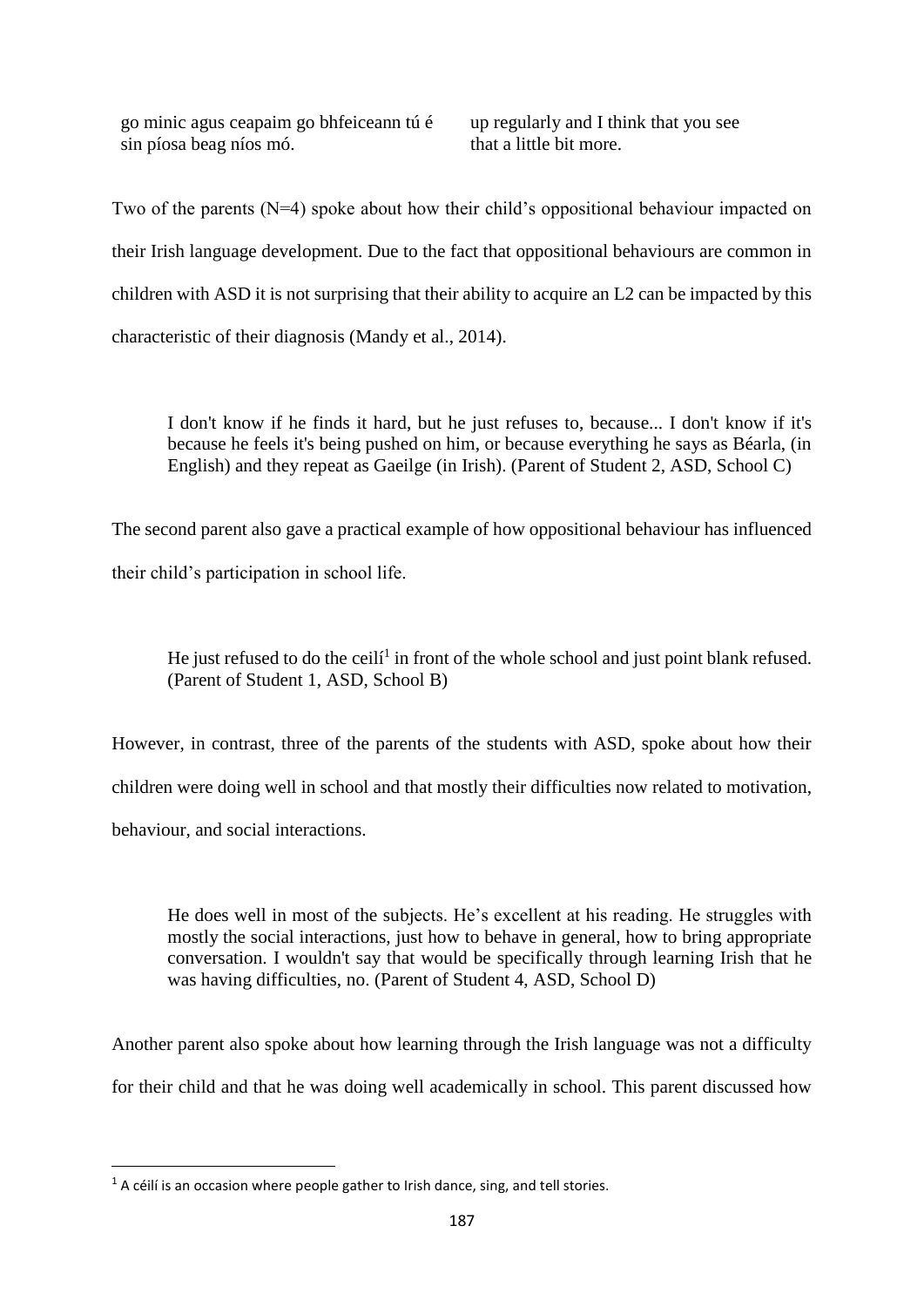the additional supports their child required were not related to the Irish language. This is interesting, as this student had speech and language difficulties when they started in the IM school and were initially slower at speaking Irish.

He's not top of the class, but he's not bottom of the class either, he's kind of somewhere in the middle. So, the language isn't a huge issue, so the supports that he needs aren't related to the language as such. (Parent of Student 3, ASD, School C)

The third parent also spoke about their child's academic ability and how the Irish language posed no additional challenge for them.

He is a super reader, really really good at English and Irish and he understands it all really well. So any of his challenges, the fact that he's doing anything in Irish is not an issue for him at all. (Parent of Student 1, ASD, School B)

These findings suggest that some students with ASD may be slower at acquiring Irish as an L2, but in many instances these students can acquire Irish as an L2. This finding corresponds with international research in the area of bilingualism for children with SEN (Dai et al., 2018; Gonzalez-Barrero & Nadig, 2018; Hambly & Fombonne, 2014; Ohashi et al., 2012, Valicenti-McDermott et al., 2013).

### **The Challenges of Irish Language Acquisition SSLD**

All the class teachers  $(N=3)$  and parents of students with SSLD  $(N=2)$  participating in the study commented on how acquiring Irish as an L2 can be challenging for these students. References were made (1 parent/3 class teachers) to the fact that these students are often slower at starting to speak in Irish. One teacher gave an example of the Irish language development of pupils with SSLD over time. This teacher discussed how initially these students often found it hard to understand what was going on in the classroom and to access the curriculum.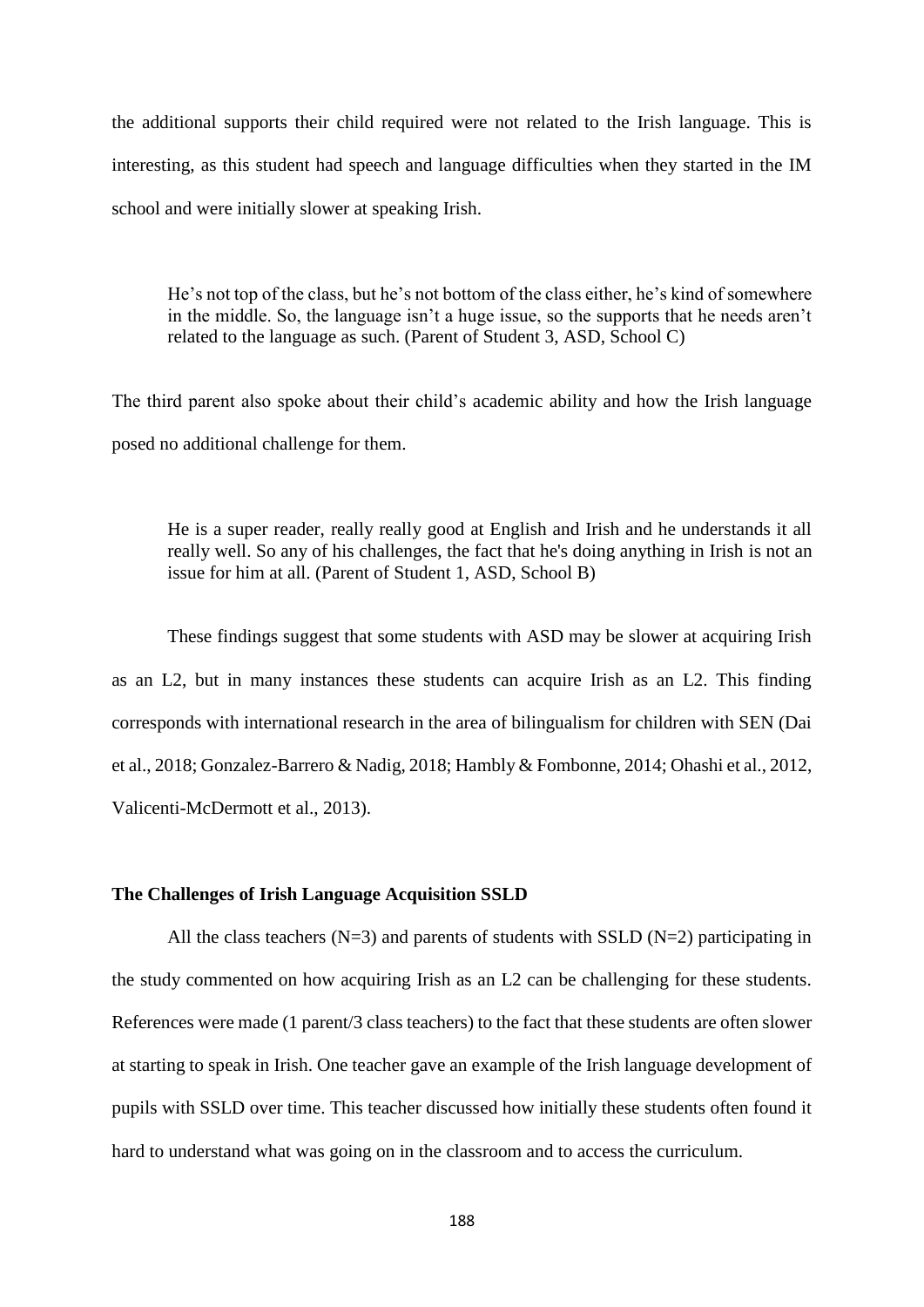Ansin tar éis tamaill, feiceann tú go dtuigeann siad gach rud, ach fós labhraíonn siad i mBéarla leat, ach ansin tosaíonn siad ag cur cúpla focal agus abairt le chéile. (Class Teacher of Student 11, SSLD, School D)

Then after a while, you see that they understand everything, but that they still speak English to you, but then they start to put a few words and sentences together.

Another teacher discussed how these students can often find learning two languages and switching between these languages difficult.

Bíonn deachtracht acu leis an Bhéarla agus ansin tá said ag iarraidh a gceann a fháil timpeall ar an Ghaeilge, ceapaim go bhfuil sé sin deacair, mar tá said ag díriú ar dhá theanga seachas teanga amháin. (Class teacher, Student 9, SSLD, School A) They have a difficulty with English and they have to get their head around Irish, I think that this is hard, because they are focusing on two languages instead of one.

One of the parents spoke about how their child is not able to keep up with the class work and is falling behind. Due to this, their child is undertaking additional teaching support mostly through individual and group withdrawal. This parent was concerned about their child's progress in school.

Because he can't keep up, I do sometimes think he's going behind rather than forward. (Parent of Student 9, SSLD, School A)

The other parent discussed the improvements that their child had made in terms of speaking in Irish in the classroom. Nevertheless, this student still had considerable language and communication difficulties.

Dúirt an múinteoir ranga go bhfaca sí feabhas tagtha ar a gcaint amach ós comhair The class teacher said that she has seen an improvement in his speaking on front of the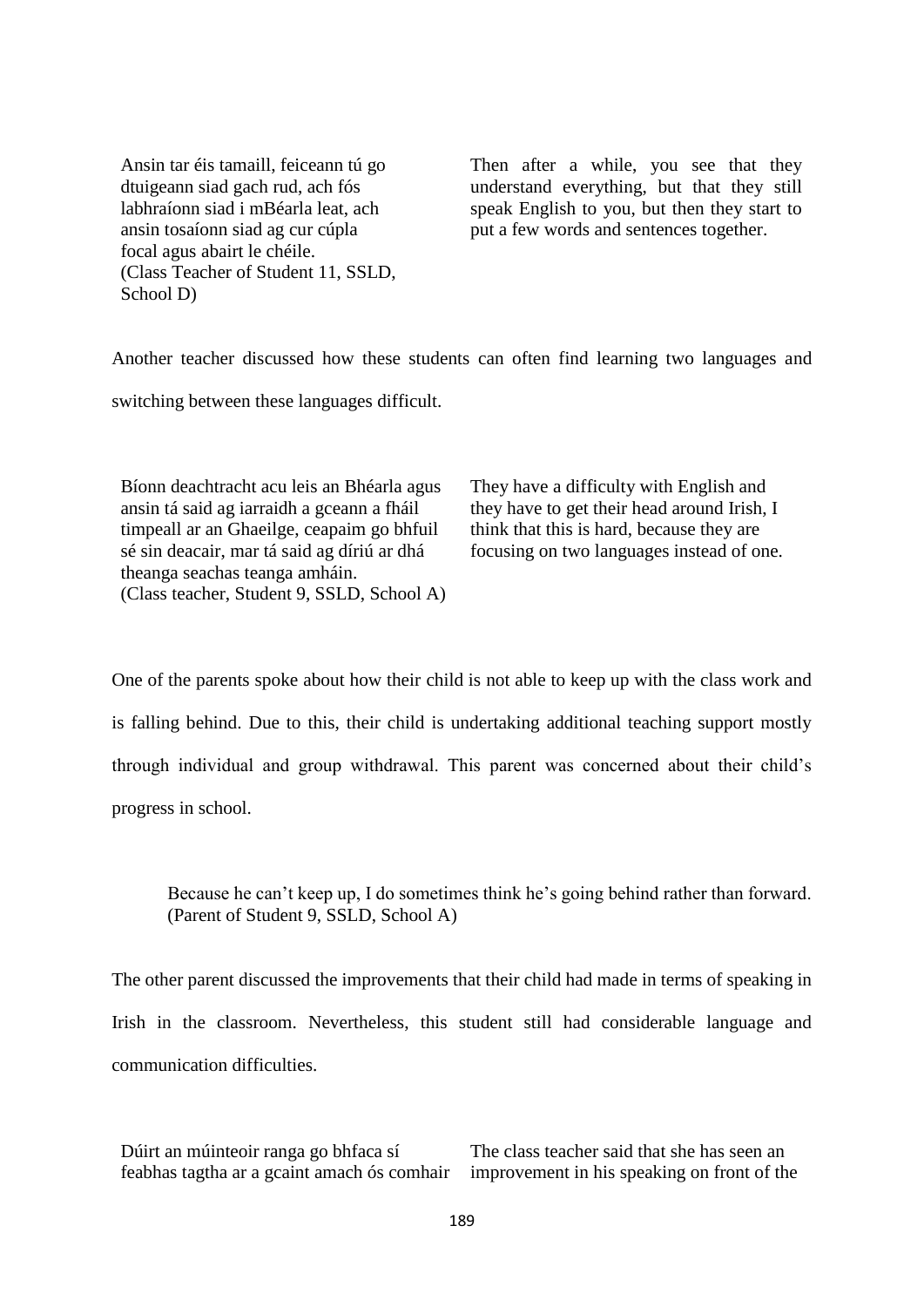an rang.…. Dearfainn go bhfuil teanga s'aige (Gaeilge) ar leibhéal coinneal le tús naíoscolaíocht faoi láthair, sin an caint labhartha, ach tuigeann sé gach rud. (Parent of Student 11, SSLD, School D)

class……I would say that his language ability (Irish) is at the level of those at the beginning of preschool, that is in terms of his speech, but he understands everything.

These findings are comparable to international research that found that sequential bilingual children with SLI are often slower to acquire an L2 (Blom & Paradis, 2013, 2015; Kay-Raining Bird et al., 2016; Verhoeven et al., 2011). Findings from the literature also show that the level of L2 proficiency acquired by these bilinguals depends on the level of exposure to the L2 that they receive and also their L1 abilities (Kay-Raining Bird et al., 2016).

### **The Challenges of Irish Language Acquisition for Students with Dyslexia**

All the class teachers interviewed  $(N=4)$  and three parents  $(N=4)$  stated that acquiring the Irish language can be challenging for students with dyslexia. It was said that these students often get confused between Irish and English, the examples given included spellings, grammar, and phonics. This is a factor which was reported in a previous study of IM primary school teachers (Barrett, 2016). However, difficulties in the areas of spelling, grammar, and phonics are to be expected with a diagnosis of dyslexia (Snowling et al., 2020).

Uaireanta feicim páistí ag éirí meascaith suas, go háirithe sa litriú idir Gaeilge agus Béarla. (Class teacher of Student 5, Dyslexia, School A)

Sometimes I see children getting mixed up, particularly in spelling, between Irish and English.

Another teacher stated that Irish reading and spelling were also a difficulty that were experienced by students with dyslexia in their class.

Ós rud é go bhfuil gach rud trí mheán na Ghaeilge, bíonn an léitheoireacht Gaeilge agus an litriú Gaeilge an- dheacair dóibh. (Class teacher of Student 7, Dylsexia, School C)

Because everything is through Irish, the Irish reading and spelling can be very hard for them.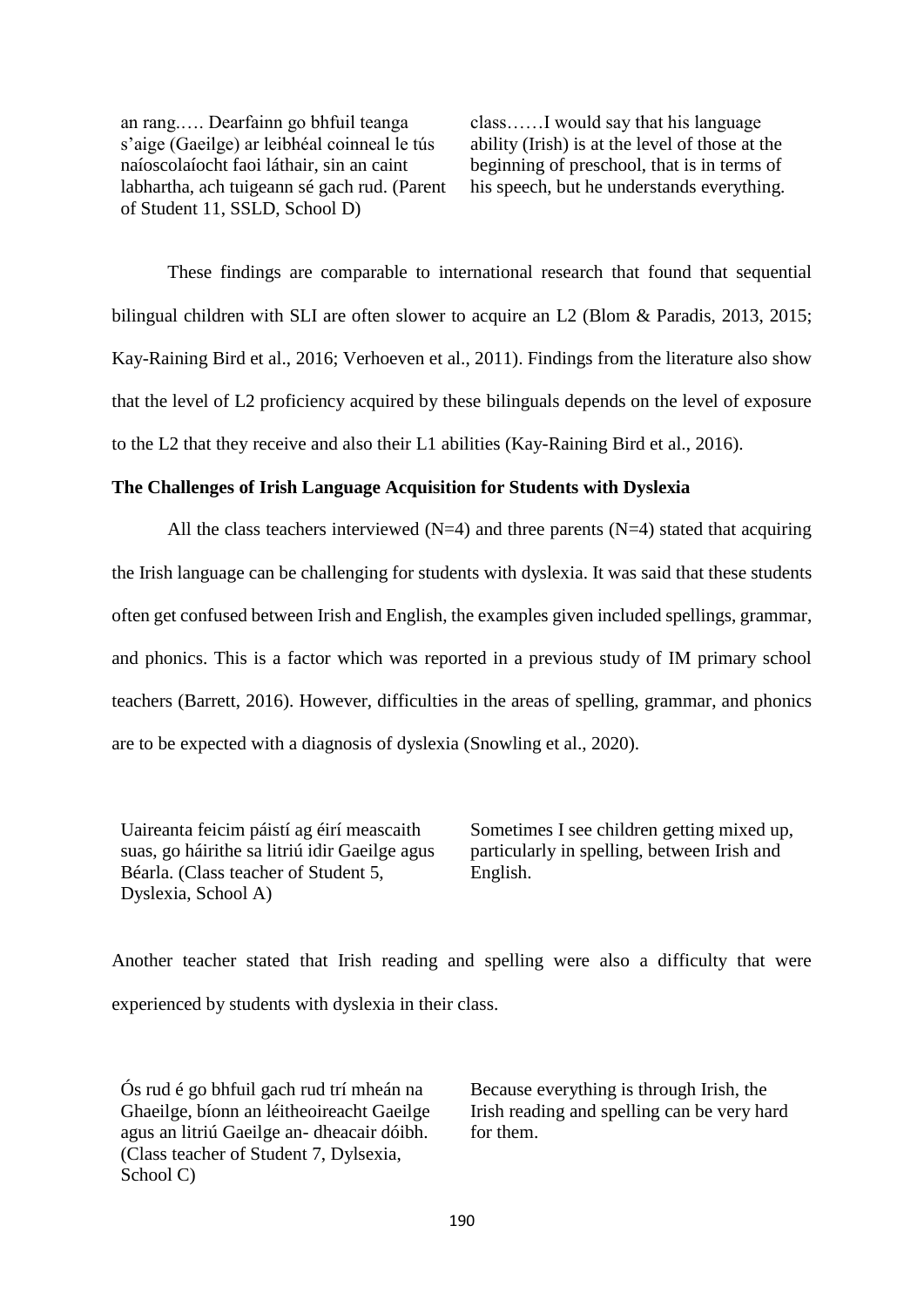One of the parents of this cohort gave a practical example of the confusion that their child experienced in terms of reading and writing in Irish and English.

She'd be doing it as 'I' (the letter) in English and she wouldn't be doing it in Irish. There's a difference between what she's trying to do, and she gets herself confused and flustered. (Parent of Student 7, Dyslexia, School C)

However, interestingly, this parent discussed how their child was better at Irish than English. This may be due to the fact that the Irish language has a more transparent orthography and thus, they should find it easier to learn to read in (Hickey & Stenson, 2011; Siegel, 2016). When reviewing these findings around the confusion students experienced, it is important to note that it has been found that bilingual children without SEN can experience this confusion also (Byers-Heinlein & Lew-Williams, 2013).

Her Irish is better than her English. For her pronunciation and her speech, her language. (Parent of Student 7, Dyslexia, School C)

Another parent discussed how things can get 'lost in translation' for their child and that their child often finds English easier.

If he has to read the question himself, he'd get lost in the translation of it, I suppose, where if it's read out to him he can understand the spoken... even in Irish a little bit easier and then if you translate it to English completely there's no problem. (Parent of Student 6, Dyslexia, School B)

Similarly, three class teachers for this group  $(N=4)$  also discussed how students with dyslexia experience difficulties due to the content 'being lost in translation', particularly when accessing the mathematics curriculum through Irish.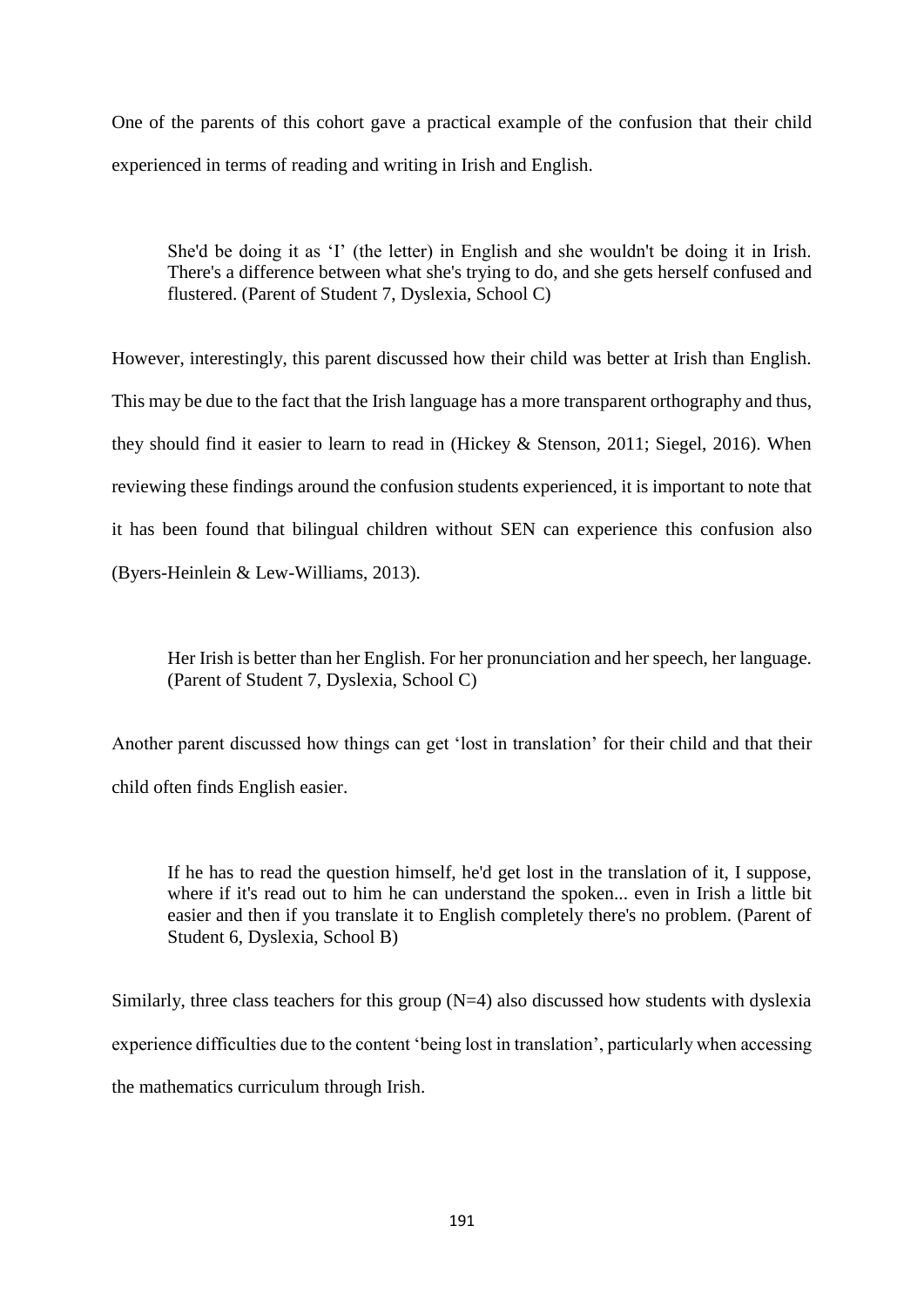Muna féidir leat ceist a léamh, ní féidir leat an sum a dhéanamh, ach is féidir leat, an suimiú, an dealú … beidh torthaí Drumcondra (scrúdaithe caighdeánach) dóibh siúd nach bhfuil léitheoireacht maith acu sa Ghaeilge níos ísle, ach má léann tú an triail mhata dóibh, go mbeidh an toradh níos airde. (Class Teacher of Student 6, Dyslexia, School B)

If you cannot read the question, you cannot do the sum, but you can add, subtract, and divide….. the results of the Drumcondras (standardised tests) for those who aren't good at reading in Irish will be lower, but if you read the maths test for them, the results will be higher.

These findings suggest that some students with dyslexia in IM schools can access information aurally and that this process is invaluable in terms of appropriately assessing their academic abilities across a range of subjects.

### **Discussion**

Participants in this study provided anecdotal evidence in terms of how students with SEN can be confused between Irish/English and the difficulties they experience when accessing the curriculum through Irish as an L2. Nevertheless, it is important to note that it has been reported that bilingual children without SEN can experience this confusion also (Byers-Heinlein, & Lew-Williams, 2013). The findings of the present study suggest that mathematical concepts and the language of mathematics can be challenging for some students with dyslexia learning through Irish as an L2. With some participants stating that students perform better in mathematics when the questions/problems are read out loud to them as the written problems are often too difficult to access when written in Irish. Findings also suggest that some students in these categories of SEN do experience difficulties when acquiring Irish as an L2, particularly the cohort of students with ASD and SSLD who have been reported to be slower than their peers at acquiring the Irish as an L2. However, it is important to note that parents of some students with ASD stated that the Irish language was not a challenge for these students and that they are doing well academically in school. Also, one of the parents of a student with SSLD spoke about the improvements that their child had made in terms of the Irish language.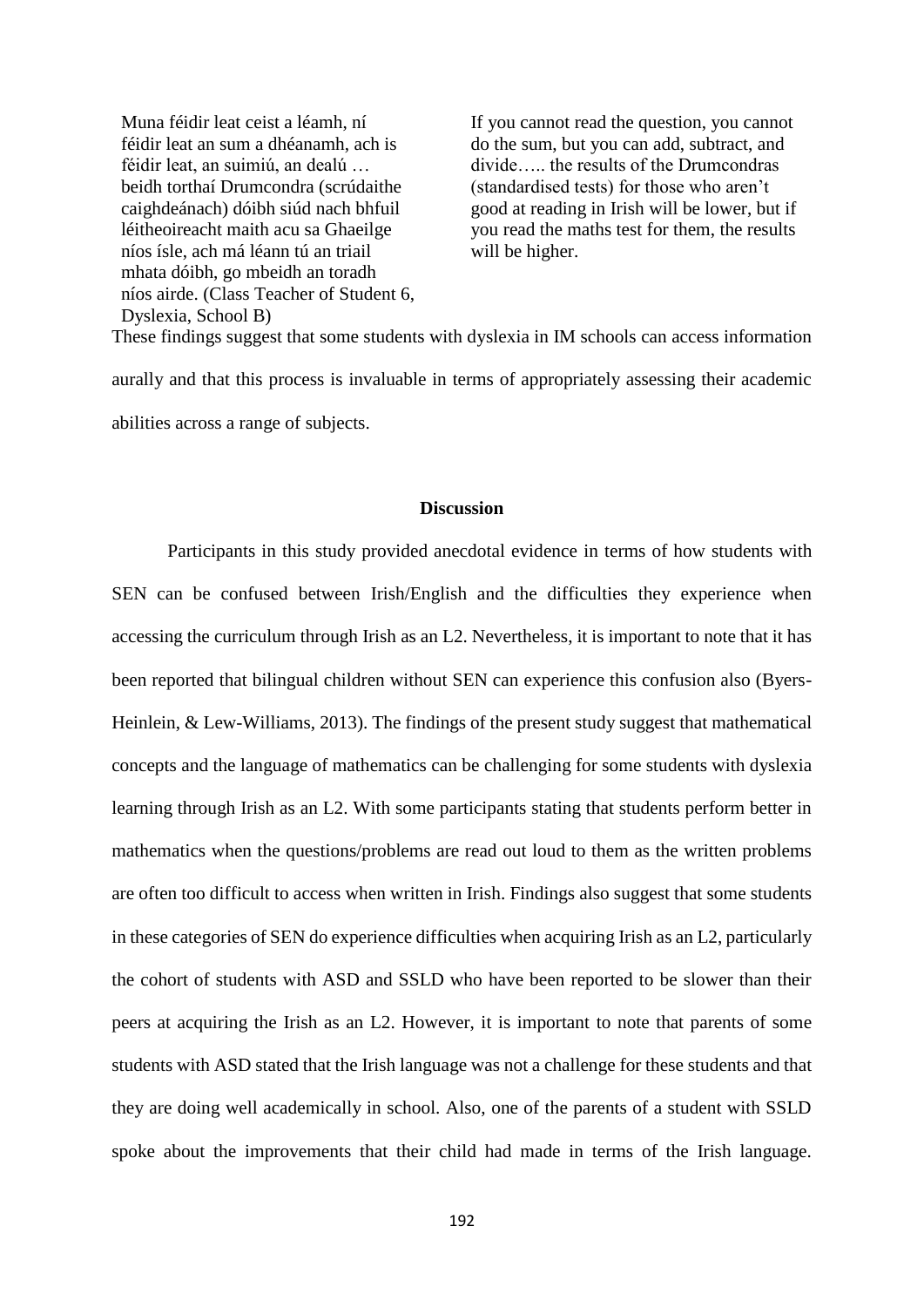Nevertheless, both students with SSLD still experienced a lot of difficulty with the Irish language, this may be due to the fact that it took these students longer to acquire their L1 (Leonard, 2014). For the cohort with dyslexia, it was reported that these students experience the same difficulties as their monolingual peers, e.g. phonics and grammar in Irish literacy. Interestingly, one parent reported that their child was better at Irish than English. This further supports the literature that students may find it easier to learn an orthographically transparent language before English (Hickey & Stenson, 2011; Siegel, 2016). Overall, it is clear that there are challenges for some students with these categories of SEN when acquiring Irish in IM education. However, it is important to recognise that the students in this study did have the ability to acquire Irish as an L2 at their own level.

It is also important to recognise that the challenges identified in the study are the same as those identified by bilingual children with SEN internationally and that many of the challenges discussed (e.g. oppositional behaviour) are typically the same as those experienced by monolingual children with the same category of SEN, regardless of the language of their education (Kay-Raining Bird et al., 2016). Therefore, the findings of this study should not cause unease among parents or educators. However, they may have implications for the teaching and assessment of students with SEN in IM schools. For example, students might benefit from the opportunity to access curriculum content and respond to tasks/assessments using different methods as outlined in the Universal Design for Learning (UDL) framework, such as audio, video, and illustrations (CAST, 2021). An example of the importance of this was seen above in terms of the student who performed better on a standardised assessment when the question was read to them. In terms of mathematics it might be worthwhile for teachers to place more of an emphasis on the importance of maths language/discourse in the classroom and teaching mathematical vocabulary through Irish (Barwell, 2010). It may also be important for teachers in these schools to recognise how a student's level of proficiency in their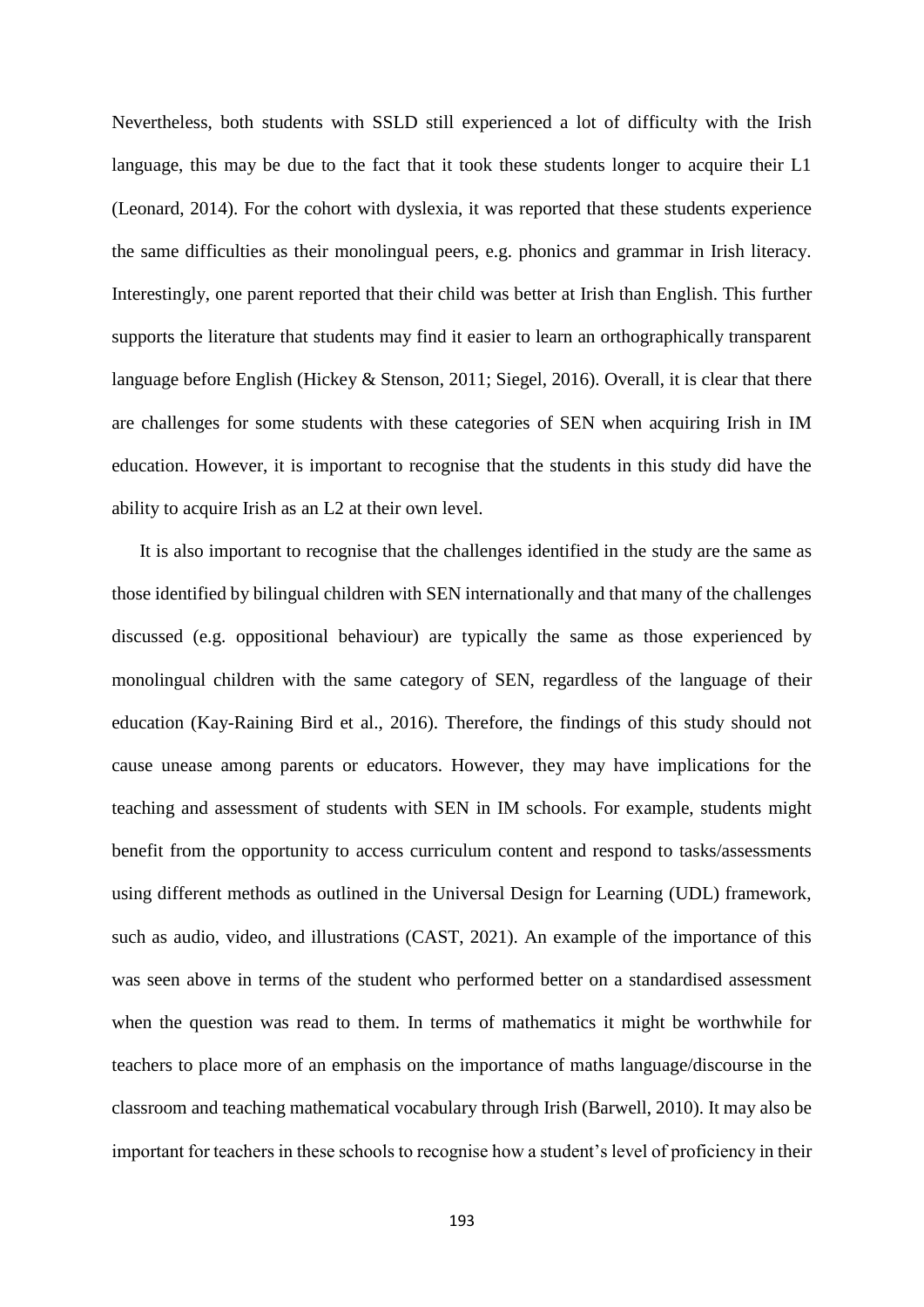L1 may influence their level of L2 proficiency, and that they may be slower at acquiring Irish as an L2. Therefore, it is important for these students to have as much exposure as possible to the Irish language and have many opportunities to speak the language (Kay-Raining Bird et al., 2016).

As with all research these findings have their limitations. Research in this area is difficult due to the small sample sizes available and this in turn limits the transferability of the research findings. In order to overcome this limitation, a detailed description is provided in the findings, to enable readers to decide whether the findings are transferable to other situations. The transferability and applicability of the data gathered to other contexts is enhanced through the multiple case study design used. In the future it would be beneficial if a larger scale study of this nature was conducted. A further limitation is the fact that this study is based on anecdotal feedback and that no data was gathered on the students' actual level of Irish language acquisition. In the future, research which measures the level of Irish language proficiency of students with these categories of SEN would be beneficial.

### **Acknowledgements**

I would like to thank An Chomhairle um Oideachas Gaeltachta agus Gaelscolaíochta for funding this research and all the participants of this study for giving us an insight into the challenges of IM education for students with SEN. Go raibh míle maith agaibh.

# **Declaration of Interest Statement**

No potential conflict of interest was reported by the author.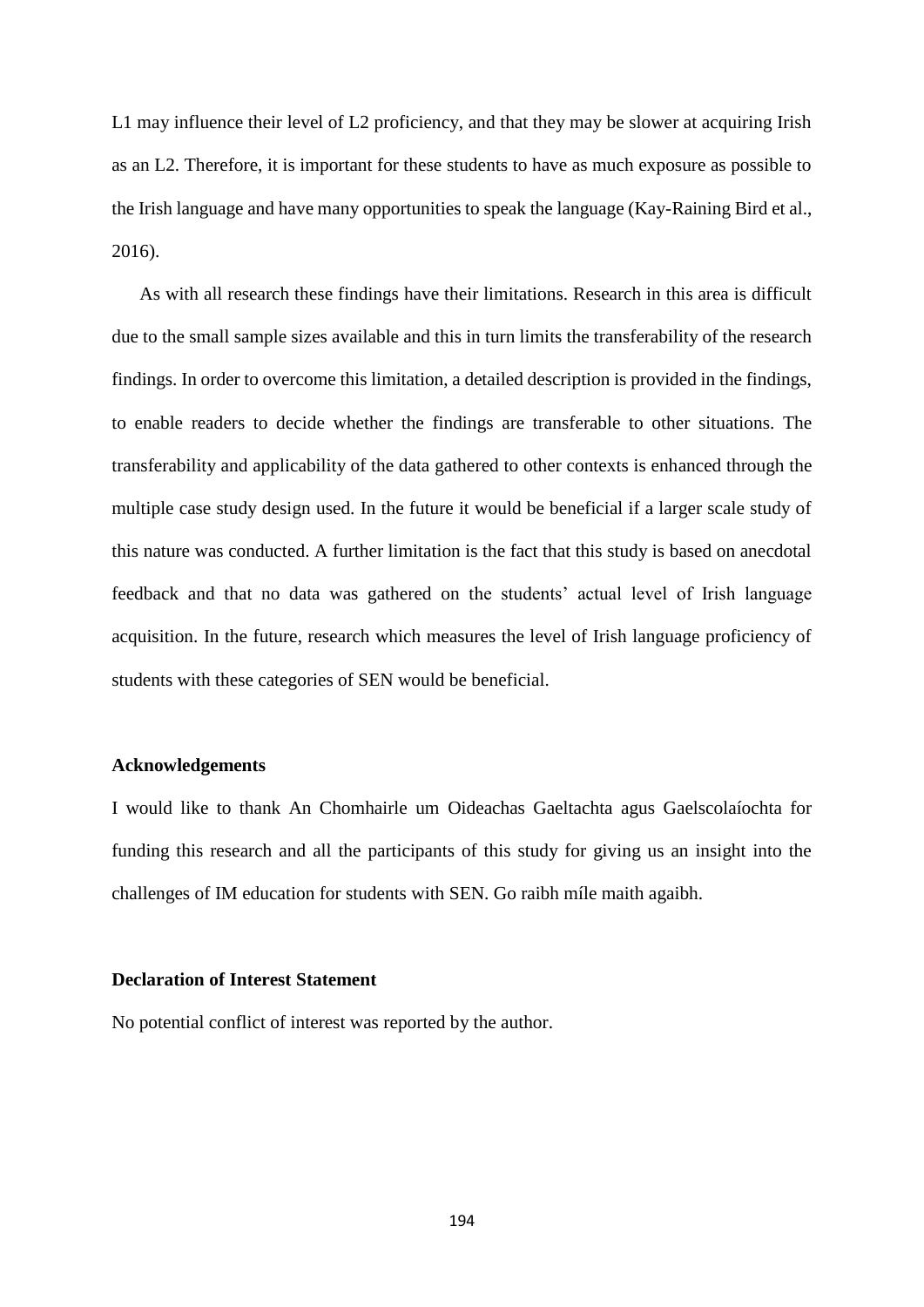### **References**

Andrews, S. (2020). *The additional supports required by pupils with special educational needs in Irish-medium schools*. [Unpublished doctoral thesis]. Dublin City University. <https://www.cogg.ie/wp-content/uploads/Taighde-le-Dr.Sin%C3%A9ad-Andrews.pdf>

Barrett, M. (2016). *Doras feasa fiafraí: Exploring special educational needs provision and practices across Gaelscoileanna and Gaeltacht primary schools in the Republic of Ireland*. [Unpublished masters thesis].

<http://www.cogg.ie/wp-content/uploads/doras-feas-fiafrai.pdf>

- Barrett, M. Kinsella, W., & Prendeville, P. (2020). Special educational needs in bilingual primary schools in the Republic of Ireland. *Irish Educational Studies*, *39*(3), 273-295.
- Barwell, R. (2010). *Tensions in teaching mathematics through a second language*. [https://carla.umn.edu/immersion/acie/vol13/no3/may2010\\_rr.html](https://carla.umn.edu/immersion/acie/vol13/no3/may2010_rr.html)
- Blom, E., & Paradis, J. (2013). Past tense production by English second language learners with and without language impairment. *Journal of Speech, Language, and Hearing Research, 56*(1), 281-294.
- Blom, E., & Paradis, J. (2015). Sources of individual differences in the acquisition of tense inflection by English second language learners with and without specific language impairment. *Applied Psycholinguistics, 36*(4), 953-976.
- Bonifacci, P., Canducci, E., Gravagna, G., & Palladino, P. (2017). English as a foreign language in bilingual language‐minority children, children with dyslexia and monolingual typical readers. *Dyslexia, 23*(2), 181-206. doi:10.1002/dys.1553
- Braun, V., & Clarke, V. (2006). Using thematic analysis in psychology. *Qualitative Research in Psychology, 3*(2), 77-101.<https://doi.org/10.1191/1478088706qp063oa>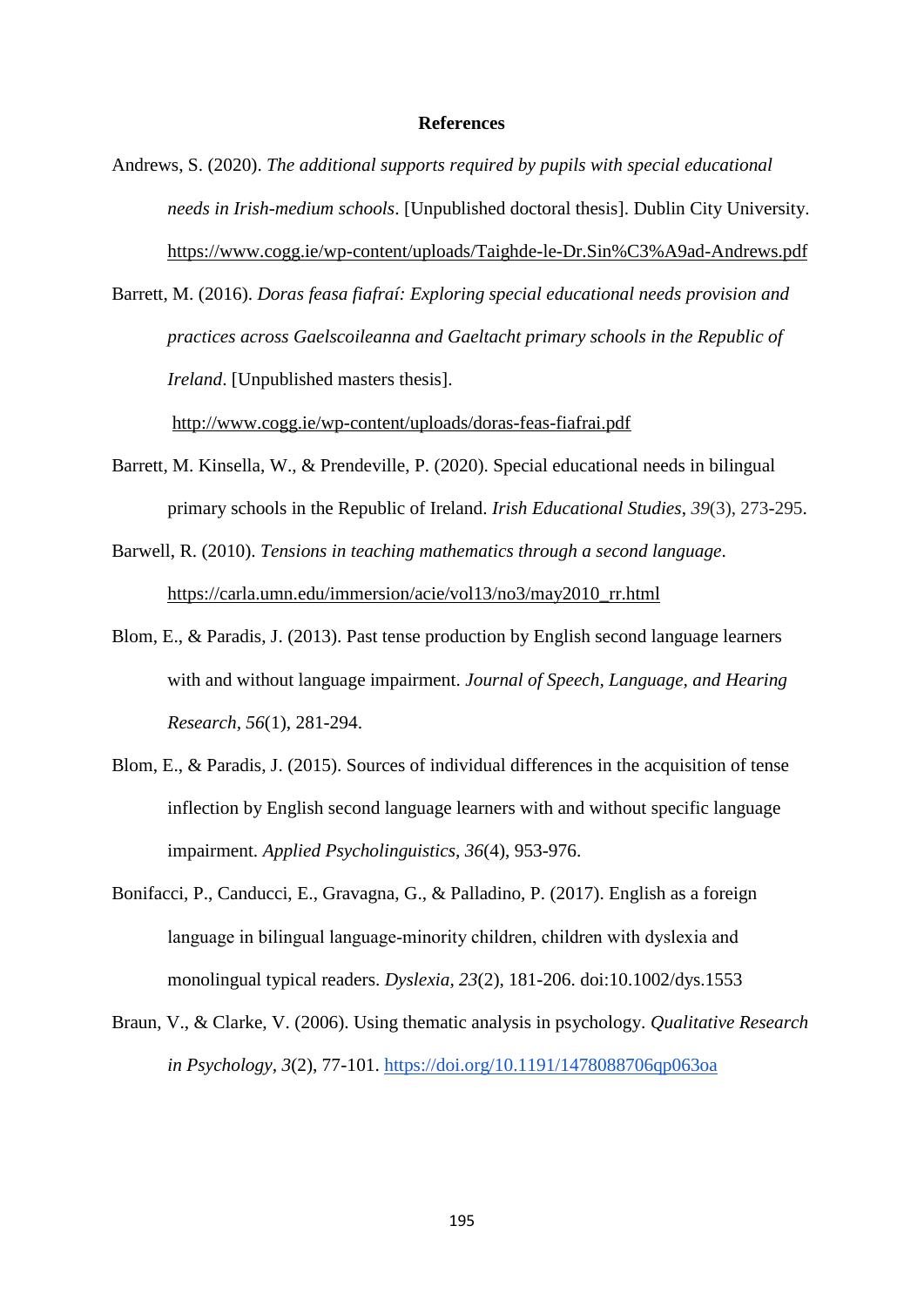- Bruck, M. (1978). The suitability of early French immersion programs for the languagedisabled child. *Canadian Journal of Education / Revue Canadienne De l'Éducation*, *3*(4), 51-72.
- Bruck, M. (1982). Language impaired children's performance in an additive bilingual education program. *Applied Psycholinguistics*, *3*, 45-60. <https://doi.org/10.1017/S014271640000415X>
- Byers-Heinlein, K., & Lew-Williams, C. (2013). Bilingualism in the early years: What the science says. *Learning landscapes*, *7*(1), 95-112.
- CAST. (2021). About universal design for learning. <https://www.cast.org/impact/universal-design-for-learning-udl>
- Centers for Disease Control and Prevention. (2017). *Autism spectrum disorder (ASD)*. <http://www.cdc.gov/ncbddd/autism/data.html>
- Chung, K. K. H., & Ho, C. S. (2010). Second language learning difficulties in Chinese children with dyslexia: What are the reading-related cognitive skills that contribute to English and Chinese word reading? *Journal of Learning Disabilities, 43*(3), 195-211.
- Dai, Y. G., Burke, J. D., Naigles, L., Eigsti, I., & Fein, D. A. (2018). Language abilities in monolingual- and bilingual- exposed children with autism or other developmental disorders. *Research in Autism Spectrum Disorders, 55*, 38-49.

Department of Education. (2021). *Irish-medium schools*. Department for Education.

- Department of Education and Science. (2007). *Criteria for enrolment in special classes for pupils with specific speech and language disorder, Circular 0038/2007*. Department of Education.<http://www.sess.ie/documents-and-publications/circulars>
- Department of Education and Skills (DES). (2019). *Circular letter (045/2019) The primary language curriculum*. Department of Education.

[https://www.into.ie/app/uploads/2019/09/cl0045\\_2019.pdf](https://www.into.ie/app/uploads/2019/09/cl0045_2019.pdf)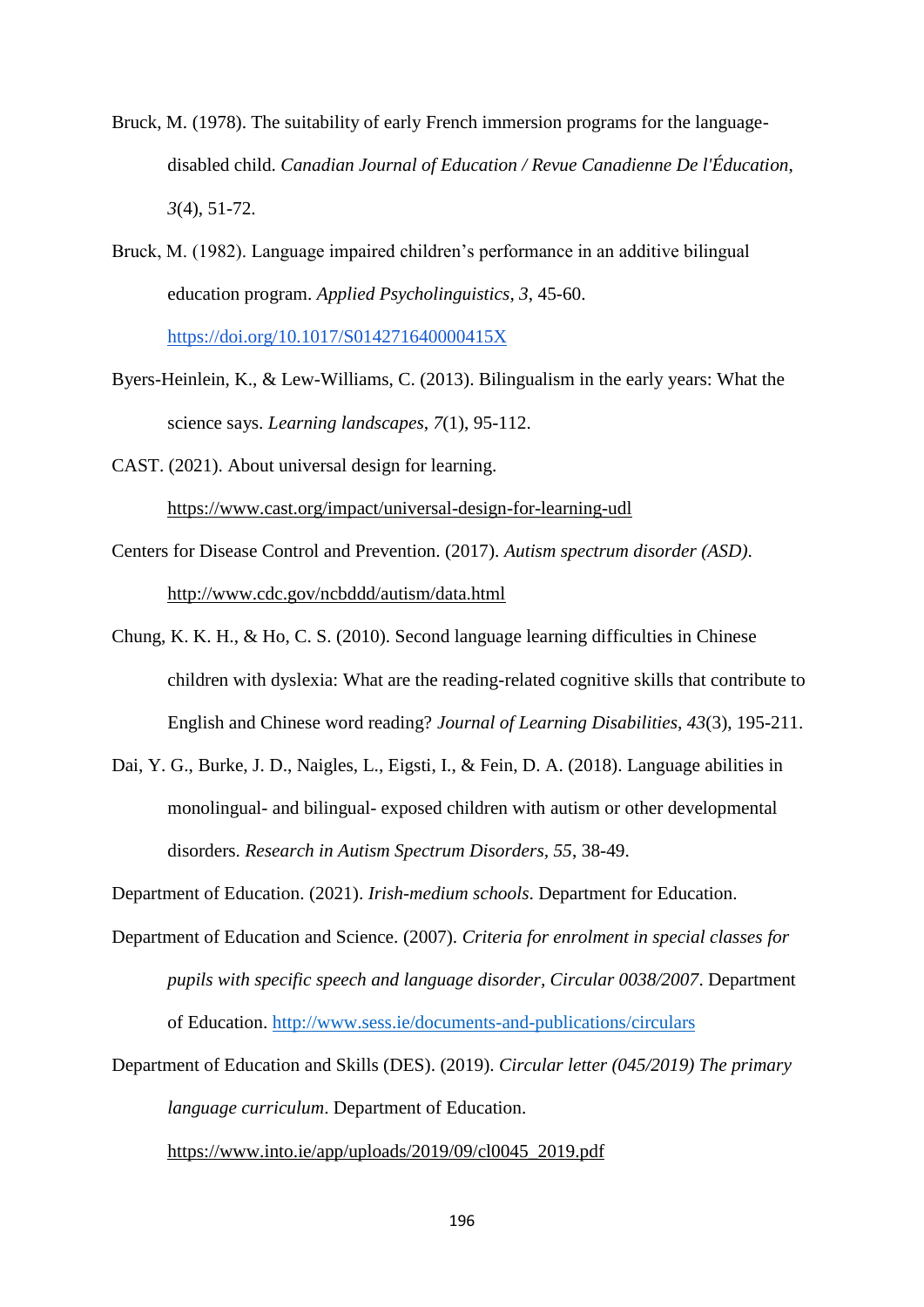Erdos, C., Genesee, F., Savage, R., & Haigh, C. (2014). Predicting risk for oral and written Language learning difficulties in students educated in a second language. *Applied Psycholinguistics*, *35*(2), 371-398.<https://doi.org/10.1017/S0142716412000422>

Gaeloideachas Teoranta. (2017). *Provision of immersion education for the academic year 2017/2018.* Gaeloideachas Teoranta*.* <http://www.gaelscoileanna.ie/en/about/statistics/>

Genesee, F., & Geva, E. (2006). Cross-linguistic relationships in working memory, phonological processes, and oral language. In D. August & T. Shanahan (Eds.), *Developing literacy in second language learners*. Report of the National Literacy Panel on Minority-Language Children and Youth (pp. 175-184). Erlbaum.

- Gonzalez‐Barrero, A. M., & Nadig, A. (2018). Bilingual children with autism spectrum disorders: The impact of amount of language exposure on vocabulary and morphological skills at school age. *Autism Research, 11*(12), 1667-1678.
- Hambly, C., & Fombonne, E. (2014). Factors influencing bilingual expressive vocabulary size in children with autism spectrum disorders. *Research in Autism Spectrum Disorders, 8*(9), 1079-1089.
- Helland, T., & Kaasa, R. (2005). Dyslexia in English as a second language. *Dyslexia, 11*(1), 41-60.
- Hickey, T., & Stenson, N. (2011). Irish orthography: What do teachers and learners need to know about it, and why? *Language, Culture, and Curriculum, 24*(1), 23-46. <https://doi.org/10.1080/07908318.2010.527347>
- Howlin, P., Savage, S., Moss, P., Tempier, A., & Rutter, M. (2014). Cognitive and language skills in adults with autism: A 40-year follow up. *Journal of Child Psychology and Psychiatry*, *55*(1), 49-48.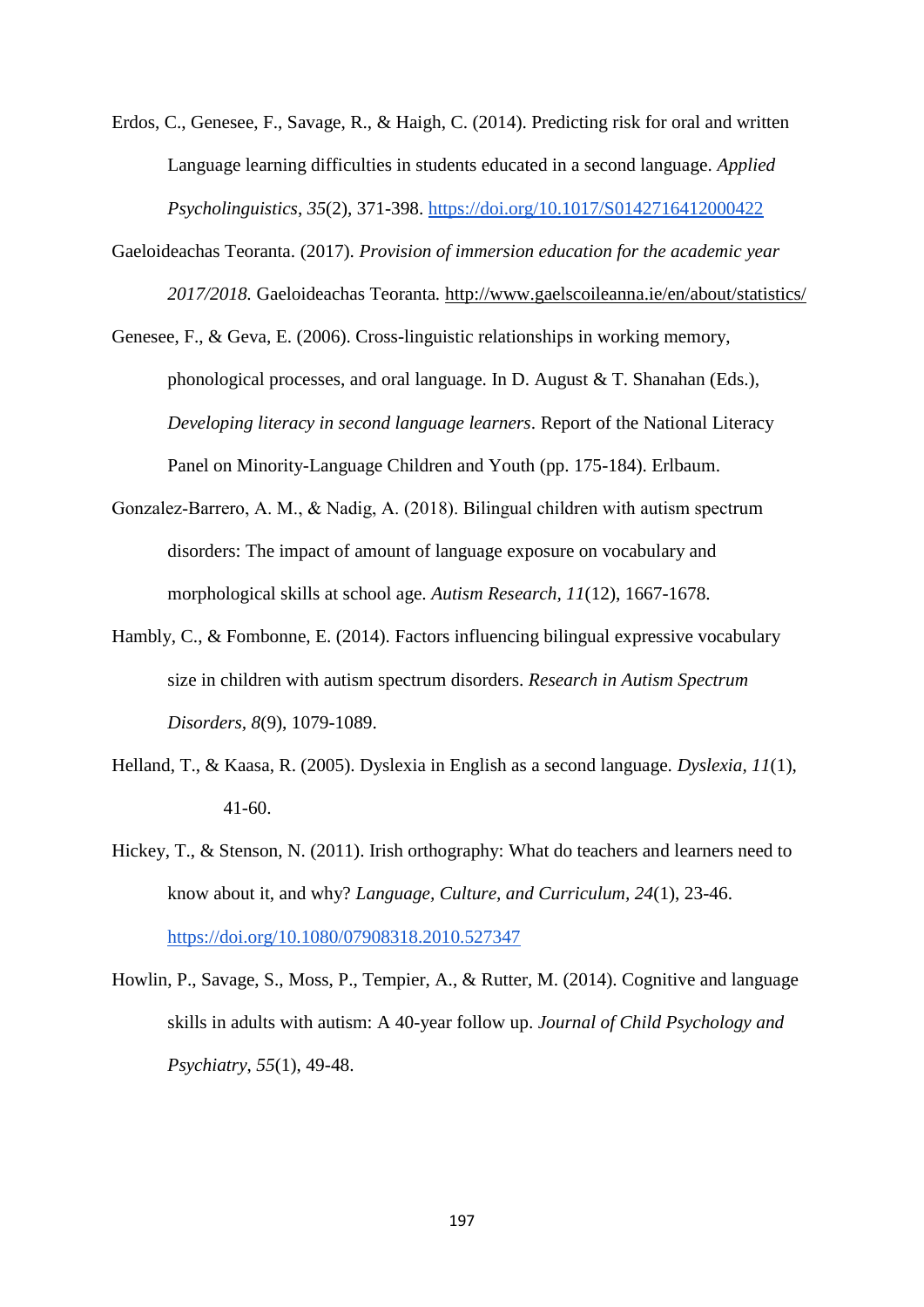- Kay-Raining Bird, E., Genesee, F., & Verhoeven, L. (2016). Bilingualism in children with developmental disorders: A narrative review, *Journal of Communication Disorders*, 63, 1-14.
- Lauritsen, M. B. (2013). Autism spectrum disorders. *European Child & Adolescent Psychiatry, 22*, 37-42.

Leonard, L.B. (2014). *Children with specific language impairment.* MIT Press: London.

- Mandy, W., Roughan, L., & Skuse, D. (2014). Three dimensions of oppositionality in autism spectrum disorder. *Journal of Abnormal Child Psychology*, *42*(2), 291-300.
- McAdory, S. E., & Janmaat, J. G. (2015). Trends in Irish-medium education in the Republic of Ireland and Northern Ireland since 1920: Shifting agents and explanations. *Journal of Multilingual and Multicultural Development*, *36*(5), 528-543.
- Nic Aindriú, S. (2021a). The reasons why parents choose to transfer students with special educational needs from Irish immersion education, *Language and Education*, <https://doi.org/10.1080/09500782.2021.1918707>
- Nic Aindriú, S. (2021b). The experiences of pupils with special educational needs in Irishmedium schools. *REACH: Journal of Inclusive Education in Ireland*, *33*(2), 101-112. <https://reachjournal.ie/index.php/reach/article/view/3>
- Nic Aindriú, S., Ó Duibhir, P., & Travers, J. (2020a). The prevalence and types of special educational needs in Irish immersion primary schools in the Republic of Ireland, *European Journal of Special Needs Education*, *35*(5), 603-619. <https://doi.org/10.1080/08856257.2020.1732109>
- Nic Aindriú, S., Ó Duibhir, P., & Travers, J. (2020b). Students with special educational needs learning through Irish/Daltaí a bhfuil riachtanais speisialta oideachais acu ag foghlaim trí Ghaeilge. *ETBI Journal of Education*. Education and Training Board Ireland.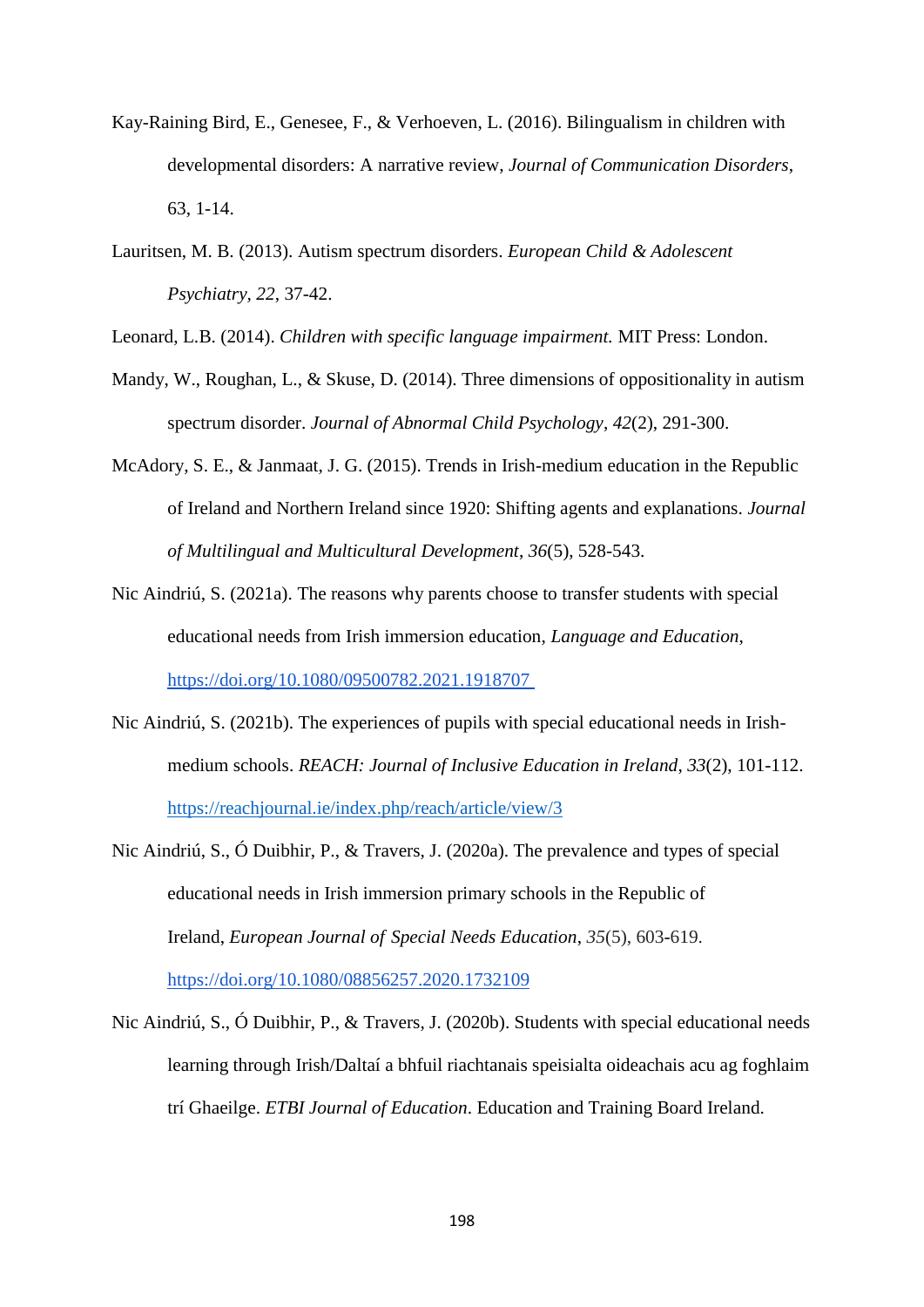- Nic Aindriú, S., Ó Duibhir, P., & Travers, J. (2021). A Survey of assessment and additional teaching support in Irish immersion education. *Languages*, *6*(2), 62. <https://doi.org/10.3390/languages6020062>
- Nic Gabhann, D. (2008). *Survey of special education needs in Gaelscoileanna*, 2006-2007 [Unpublished Masters' thesis]. University of Wales, Bangor.
- Ohashi, J. K., Mirenda, P., Marinova-Todd, S., Hambly, C., Fombonne, E., Szatmari, P., Thompson, A. (2012). Comparing early language development in monolingual- and bilingual- exposed young children with autism spectrum disorders. *Research in Autism Spectrum Disorders, 6*(2), 890-897.
- Ó Duibhir, P., NigUidhir, G., Ó Cathalláin, S., Ní Thuairisg, L. & Cosgrove, J. (2015). *An analysis of models of provision for Irish-medium education*. An Coiste Seasta Thuaidh Theas ar Ghaeloideachas.

[https://www.forasnagaeilge.ie/analysis-models-provision-irish-medium](https://www.forasnagaeilge.ie/analysis-models-provision-irish-medium-education/?lang=en)[education/?lang=en](https://www.forasnagaeilge.ie/analysis-models-provision-irish-medium-education/?lang=en)

- Parsons, C., & Lyddy, F. (2009a). The sequencing of formal reading instruction: reading development in bilingual and English-medium schools in Ireland. *International Journal of Bilingual Education and Bilingualism*, *12*(5), 493-512.
- Parsons, C., & Lyddy, F. (2009b). *Learning to read in Irish and English: A comparison of children in Irish-medium, Gaeltacht and English-medium schools in Ireland. Final report to An Chomhairle um Oideachas Gaeltachta & Gaelscolaíochta.* An Chomhairle um Oideachas Gaeltachta agus Gaelscolaíochta.
- QSR International Pty Ltd. (2018*). NVivo qualitative data analysis software: Version 12*. <https://www.qsrinternational.com/nvivo/support-overview/downloads>
- Shiel, G., Gilleece, L., Clerkin, A., & Millar, D. (2011). *The 2010 national assessments of English reading and mathematics in Irish-medium schools, summary report*.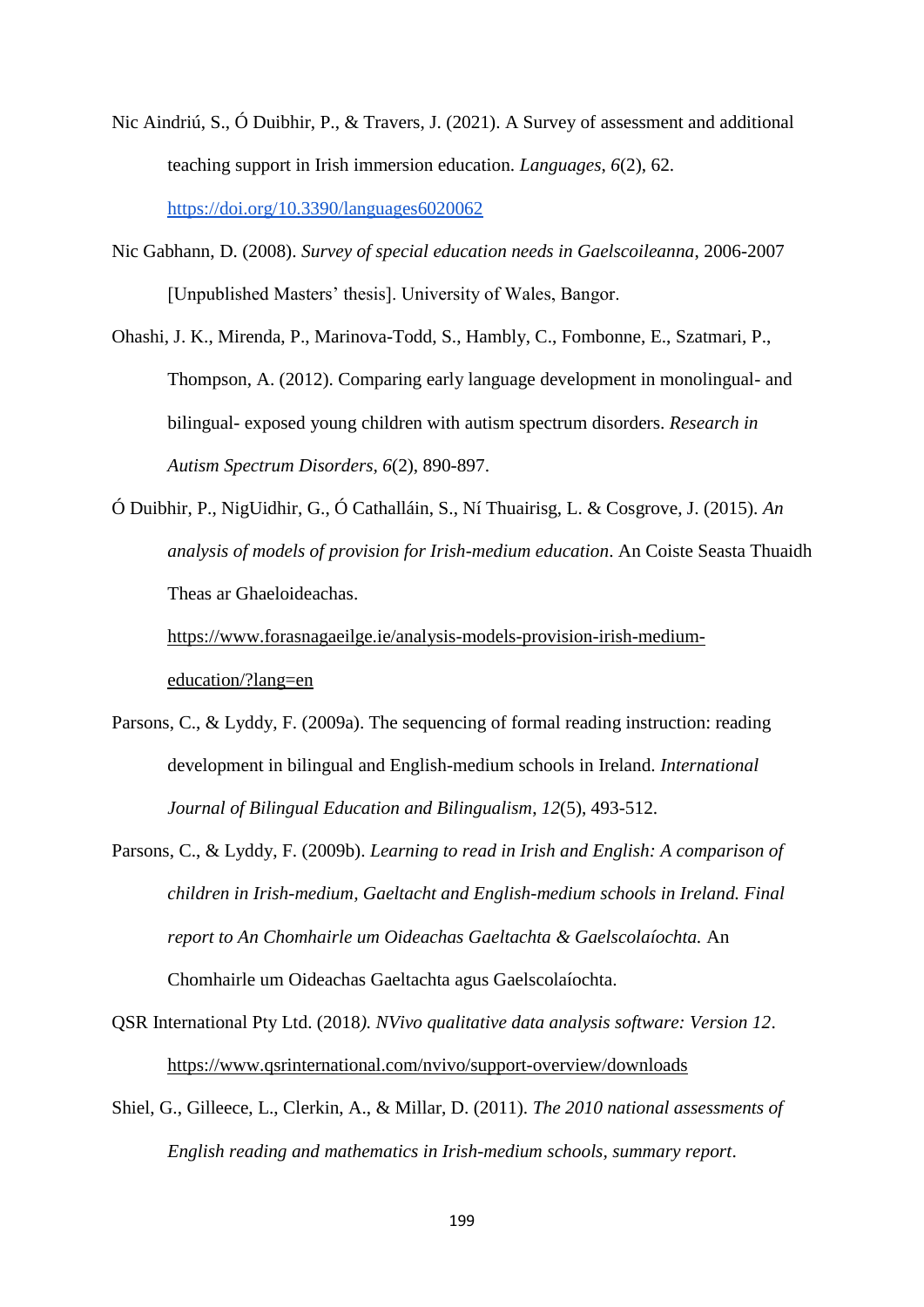Educational Research Centre. [https://gaeloideachas.ie/wp-](https://gaeloideachas.ie/wp-content/uploads/2017/06/National-Assessments-of-English-Reading-Maths.pdf)

[content/uploads/2017/06/National-Assessments-of-English-Reading-Maths.pdf](https://gaeloideachas.ie/wp-content/uploads/2017/06/National-Assessments-of-English-Reading-Maths.pdf)

- Siegel, L. (2016). Bilingualism and Dyslexia: The case of children learning English as an additional language. In Reid & L. Peer (Eds.), *Multilingualism, Literacy and Dyslexia* (pp. 137-147). Routledge.
- Snowling, M., Hulme, C., & Nation, K. (2020). Defining and understanding dyslexia: Past, present and future. *Oxford Review of Education*, *46*(4), 501-513.
- Special Education Review Committee (SERC). (1993). Special Education Review Committee Report. Dublin: Government Publications.
- Strickland, K., & Hickey, T. M. (2016). Using a national dataset to explore sub-groups in Irish immersion education. *Journal of Immersion and Content-Based Education (JICB)*, *4*(1), 3-32.
- Údarás na Gaeltachta. (2021). *The Gaeltacht*. Údarás na Gaeltachta. [https://udaras.ie/en/our](https://udaras.ie/en/our-language-the-gaeltacht/the-gaeltacht/)[language-the-gaeltacht/the-gaeltacht/](https://udaras.ie/en/our-language-the-gaeltacht/the-gaeltacht/)
- Valicenti-McDermott, M., Tarshis, N., Schouls, M., Galdston, M., Hottinger, K., Seijo, R., Shinnar, S. (2013). Language differences between monolingual English and bilingual English-Spanish young children with autism spectrum disorders. *Journal of Child Neurology*, *28*(7), 945-948.
- Van der Leij, A., & Morfidi, E. (2006). Core deficits and variable differences in Dutch poor readers learning English. *Journal of Learning Disabilities, 39*(1), 74-90.
- Verhoeven, L., Steenge, J., & van Balkom, H. (2012). Linguistic transfer in bilingual children with specific language impairment. *International Journal of Language & Communication Disorders, 47*(2), 176-183. [https://doi.org/10.1111/j.1460-](https://doi.org/10.1111/j.1460-6984.2011.00092.x) [6984.2011.00092.x](https://doi.org/10.1111/j.1460-6984.2011.00092.x)